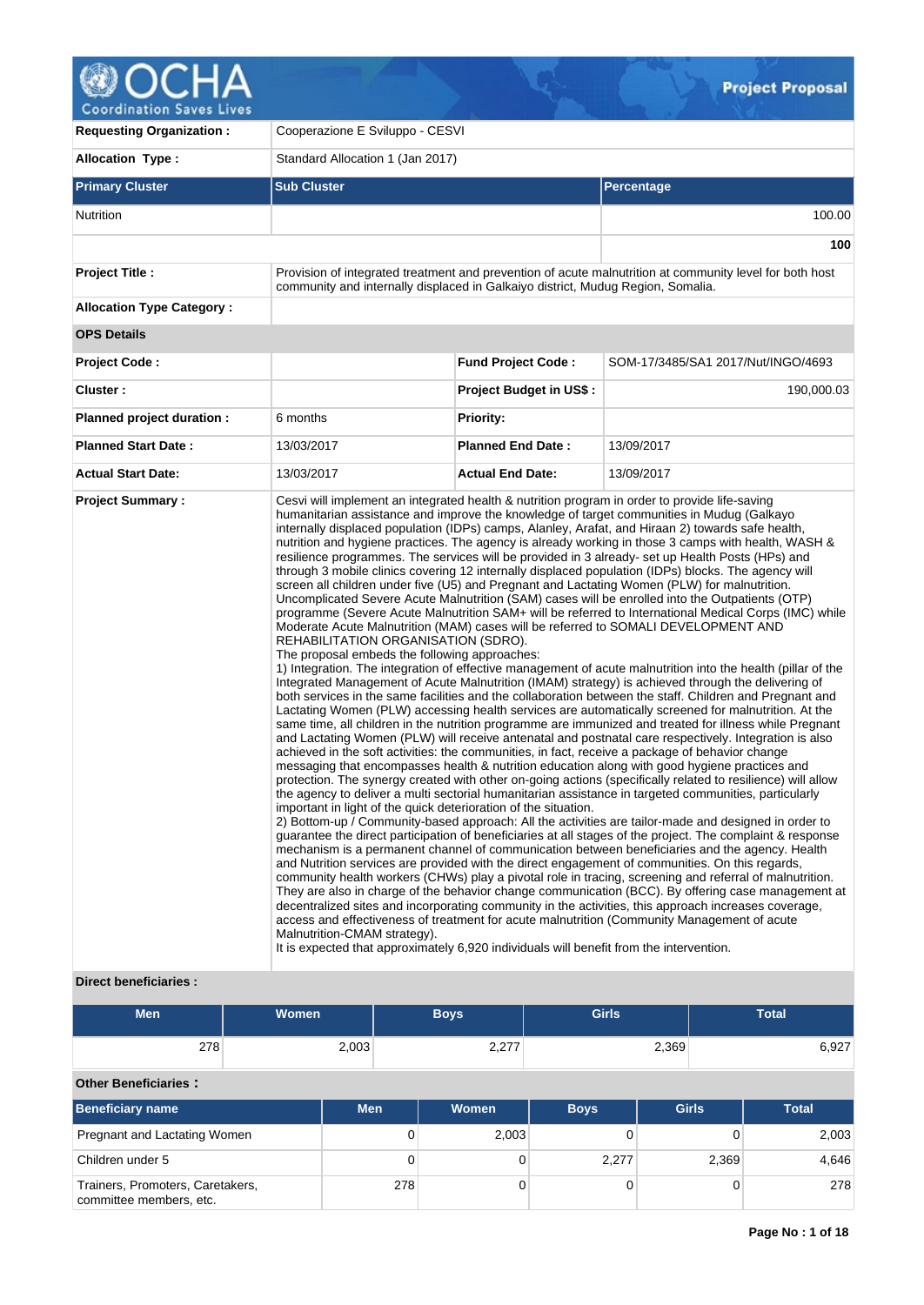### **Indirect Beneficiaries :**

# 48.440

# **Catchment Population:**

### 292,160

# **Link with allocation strategy :**

The project contributes directly to both cluster and allocation strategies which include treating non complicated Severe and Acute Malnutrition (SAM) and referring complicated & Targeted Supplementary Feeding Programme (TSFP) to address Moderate Acute Malnutrition (MAM) and prevent them from deterioration. CESVI has an ongoing health, Food Security and WASH projects in the Galkayo South internally displace population (IDP) camps, thus this project will be integrated to achieve synergies of actions. CESVI will further implement the infant, and young child nutrition (IYCN) activities in the 12 outpatients (OTP) (out-patient programme) sites to prevent malnutrition among children 0-24 months and provide health and nutrition education to mothers and care givers on optimal care practices for their children. Further, pregnant and lactating women (PLW) and caregivers will access health facilities and benefit from antenatal care (ANC) / postnatal care (PNC) and outpatients (OTP) consultation at the same site and time, while malnourished children will access Expanded Program on Immunization (EPI), deworming and other treatments. Mobile clinic and outpatients (OTP) team will work together to enhance service delivery and reduce missed opportunity.

The project targets drought affected communities and, in particular, communities already integrated phase classification (IPC) 3 & 4. and, as explained above, constitutes a life-savings response. Finally, embeds the "Do no harm approach": all activities are planned considering protection risks especially for children and women.

### **Sub-Grants to Implementing Partners :**

| <b>Partner Name</b>                                   | <b>Partner Type</b> | <b>Budget in US\$</b>       |  |
|-------------------------------------------------------|---------------------|-----------------------------|--|
|                                                       |                     |                             |  |
| Other funding secured for the same project (to date): |                     |                             |  |
| <b>Other Funding Source</b>                           |                     | <b>Other Funding Amount</b> |  |
|                                                       |                     |                             |  |

# **Organization focal point :**

| <b>Name</b>                                                            | Title | <b>Email</b> | <b>IPhone</b>     |
|------------------------------------------------------------------------|-------|--------------|-------------------|
| isabellagarino@cesvioverseas.org<br>Head of Mission<br>Isabella Garino |       |              | +254 (0)714517381 |
| <b><i>RACKCROLIND</i></b>                                              |       |              |                   |

# **BACKGROUND**

## **1. Humanitarian context analysis**

Despite the many gains achieved in the past five years, Somalia remains a fragile country with around 5 million of people in need (HRP2017) and a risk of humanitarian crisis and hazards of 9.2 out 10 according to Index for Risk Management (INFORM risk index: a global, open-source risk assessment for humanitarian crises and disasters). The triggers of the crisis remain: conflict and natural disasters (respectively 10 and 6.8, INFORM exposure index:), population vulnerability and lack of coping capacities (respectively 9.4 and 9.2; Index for Risk Management (INFORM risk index: a global, open-source risk assessment for humanitarian crises and disasters).Conflict: 2016 has seen a resurgence of attacks of Al-Shabab against African Mission In Somalia (AMISOM) and Somali National Armed Forces (SNAF) resulting in causalities, disruption of livelihoods, restriction of movement of humans and commodities, displacement and suspension of vital humanitarian programmes. Tensions between states and between different clans over land dispute and power (especially in light of the election) resulted in many parts of the country in armed confrontation. The withdrawal of the Ethiopian Troops from strategic areas led Al-Shabab (AS) to gain positions and cut the local population from aid or force people to displace. Natural disasters: in 2016 both floods (due to breakage of Shabelle and Juba rivers) and drought (failure of 2 consecutive raining seasons) hit the country. While the former caused an increase of Acute Wat Diarrhea (AWD) outbreaks (13,600 cases registered from Jan to Sept, against 5,300 of 2015, Health cluster), the latter resulted in dead/poor condition of livestock, decrease of cereal production (expected 60-70% <5 year average 2011-2015; Food Security and Nutrition Analysis Unit (FSNAU), increase of food price (1-6% across the country between July-Nov) and, consequently, increase of food insecurity and malnutrition. Thousands have been affected, particularly in Puntland, Somaliland and South-Central (Gedo, Mudug, Hiraan-non-riverine communities). Following poor 2016 Gu and failed Deyr season, food security has deteriorated significantly (>than 1million people in integrated phase classification (IPC3) and 43000 in integrated phase classification (IPC4), increase of 20% from 2015 Deyr) and over 320,000 acutely malnourished children are in need of urgent nutrition support (50,000 are severely malnourished). The future looks grim: in case of poor 2017 Gu season, 1.3 million of individuals might be in crisis by May 2017 and the severity and magnitude of food insecurity might lead in some parts of the country into famine according to Famine Early Warning Systems Network (FEWSNET), Both conflicts and natural hazards caused massive movements of population. Somalia has around 1.1 million internally displaced Persons (IDPs) living in precarious settlements with many facing secondary displacement. Among those, women, children and elderly account for 70- 80%, United Nations High Commissioner for Refugees (UNHCR) According to Food Security and Nutrition Analysis Unit (FSNAU), 58% of the people in IPC 3 &4 are (DPs. Displacement can be itself a trigger for crisis fueling conflict with host communities over already depleting resources and increasing diseases outbreaks due to overcrowding and poor hygiene. Displacement has a different impact on gender and age groups: women and young girls become highly expose to GBV (76% of survivors were IDPs, 99% were female. Protection cluster). The return of many Somalis from Dadaab (26,000 in 2016,UNHCR is also another factor of risk that might lead to conflict as the absorption capacity of the returning areas is reducing. The low level of social services (especially health and education) coupled with weak institutional power and widespread poverty (69% of the population below the poverty line WORLD BANK) increase the exposure of Somali population to the above-mentioned hazards.

#### **2. Needs assessment**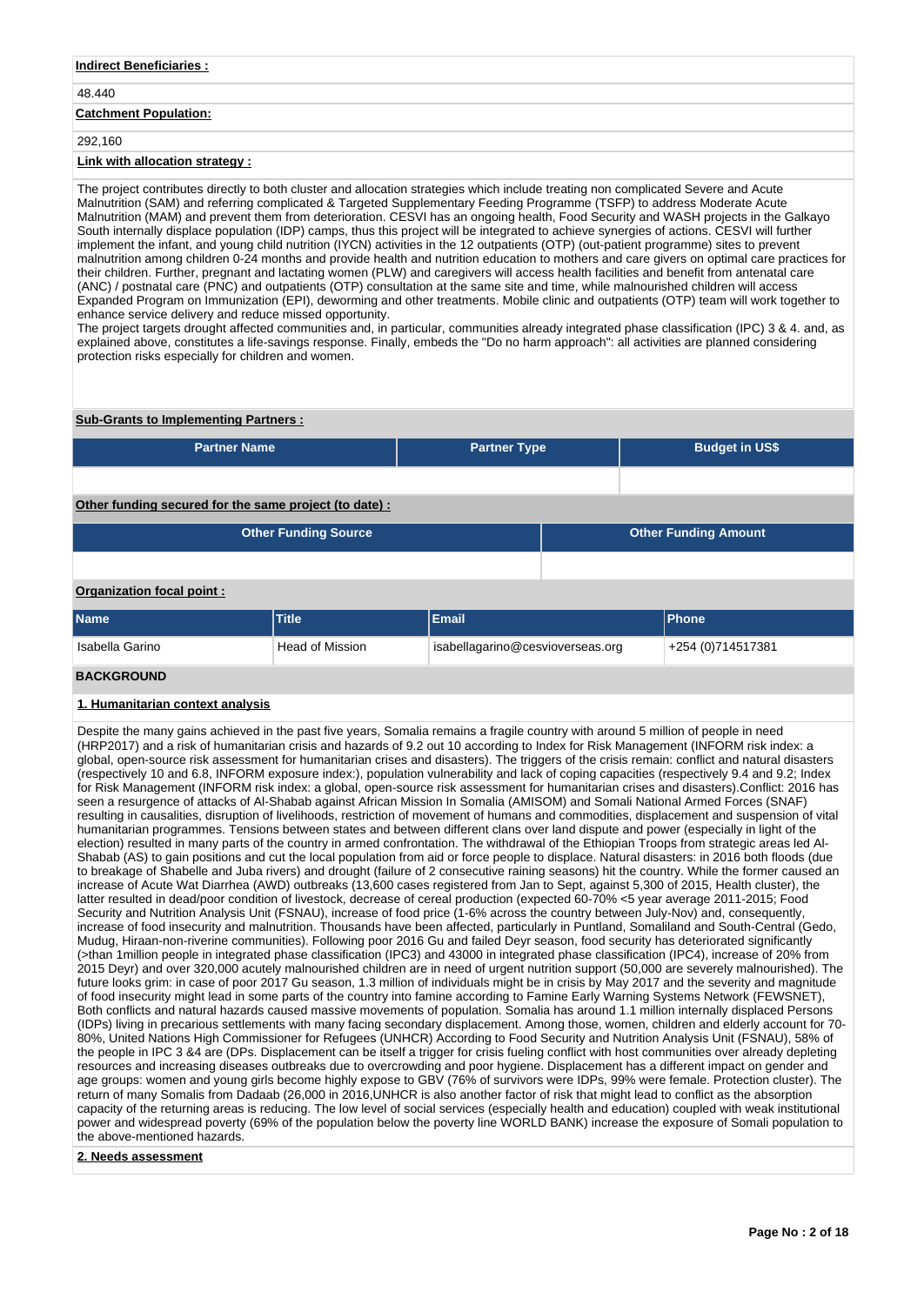Results of Food Security and Nutrition Analysis Unit (FSNAU), GU 2016 assessment of IDP's in Galkayo registered a GAM prevalence of 16.9% and severe acute malnutrition (SAM) prevalence of 3.5 percent which indicate a sustained critical level of acute malnutrition since Deyr 2015. Though good levels of both crude and under fiver mortality rates levels ( 0.08/10 000/days in Gu 2016) has being sustained since 2013, 36.7 % percent of children survey were reported to have being sick two weeks before the assessment, an indication that diseases still remain one of the main underlying cause of malnutrition in internally displaced populations (IDP) camps. Main morbidity reported was fever, diarrhea and acute respiratory infection (ARI) which are some of the major determinants of undernutrition in boys and girls under the age of five years. Although no major outbreaks of communicable disease were reported during this period high morbidity rate of 36.7% was reported as compared to last year Deyr 2015 of 24.6%. The current Galkayo internally displaced populations (IDP) displacement, high morbidity, low household income, limited interventions in the camps and trade restriction between North and South Galkayo, are likely to aggravate the nutrition situation. According to Strengthening Nutrition Security Nutrition Causal Analysis (SNS NCA) research of November 2015, dominant child care practices and select socio-cultural beliefs are the core drivers of malnutrition in South Central Somalia in addition to insecurity, climatic and seasonal factors and poverty. One of such dominant child care practice which contribute sustained prevalence of acute malnutrition is sub-optimal infant and young child feeding (IYCF) practices among caregivers particularly the misconception that some women do not have enough milk to support the child through the first six months of its life leading to the introduction of other food before the recommended six months. Strengthening Nutrition Security Nutrition Causal Analysis (SNS NCA) assessment found out that sugared water is given to infants after birth and bottle feeding is introduced early as it is considered an alternative when the mother conceives again. These poor child care practice combined with poor hygiene, the lack of basic health and water, sanitation and hygiene facilities and women's excessive workloads, which commonly take mothers away from their very young children, are seen to have a major impact on child survival. In order to address the needs and bridge the gaps, it is therefore essential to have a nutrition intervention that can ensure the continuity of integrated health and Nutrition care in Galkayo internally displaced populations camps. Moderate acute malnutrition (MAM) cases among pregnant and lactating women are also increasing in the area due to the deterioration of the food security situation. The result of Standardized Monitoring and Assessment of Relief and Transitions (SMART) survey conducted by CESVI early January 2017 in both Galkayo South internally displaced populations and rural areas showed critical levels of malnutrition. The prevalence of global acute malnutrition (GAM) and severe acute malnutrition (SAM) was 19.4% and 4.0% respectively compared to 2016 post GU FSNAU assessment result registered a global acute malnutrition (GAM) prevalence of 16.9% and severe acute malnutrition (SAM) prevalence of 3.5% indicating. The recently concluded SHF programme in Galkayo internally displaced populations (IDPs) camps ( 2015-2016) has admitted 1,821 SAM children (774 boys and 1047 girls), Out of those, the agency has discharged as cured 1,635 severe acute malnutrition (SAM) children (737 boys and 898 girls).

### **3. Description Of Beneficiaries**

Under five (U5): Critical malnutrition rate linked with food insecurity, low vaccination, low Vitamin A supplementation and other non-food factors such as lack of potable drinking water, low access to health services, lack of infant and young child nutrition (IYCN). Selection criteria will be based on Somalia Integrated management of acute malnutrition (IMAM) guideline. Children 6 -59 months whose mid-upper arm circumference (MUAC) is less than 11.5 cm or Z-score less than -3 to -2 without medical complications and/or Oedema will be admitted in Cesvi outpatients (OTPs). The criteria for moderate acute malnutrition (MAM) transfer is mid-upper arm circumference (MUAC) MUAC >11.5 and <12.5 or Z-score of -2, while those with poor appetite and medical complications (regardless of their MUAC and Z-score) and those below 6 months will be transferred to Stabilization Centre (SC). pregnant and lactating women (PLW): main target of the awareness activities in favor of appropriate health, nut and wash practices. Moderate acute malnutrition (MAM) pregnant and lactating women (PLW) will be also screened and referred to partners. Cesvi fully involves beneficiaries at all stages in line with the Core Humanitarian Standard (CHS) principles. During the course of the action, the Complain & Response Mechanism (CRM) (free-toll hotline, boxes, one-to-one interviews) enables stakeholders to safely raise a concern or make a complaint and allows the agency to take timely and appropriate action in order to improve the quality of the services. The nutrition activities are designed in line with the Community Management of acute Malnutrition-CMAM strategy: community-based mobilization, screening, follow-up, counseling and education are carried out by community health workers (CHWs) allowing earlier detection of malnutrition, continuous monitoring of care and linkages with other services. Beneficiary are counted as follows:

MEN: staff trained (17)+ caretakers (261) who will receive infant, young and child feeding (IYCF) and nutrition, health and hygiene promotion (NHHP) awareness=278 individuals

WOMAN: pregnant and lactating women (PLW) who will be receive IYCF and NHHP awareness (1960) + women staff trained 43= 2003 individuals

BOYS: under five (U5) receiving de-worming and Vitamin A (2277). Severe acute malnutrition (SAM) admitted (649) area already included in this number thus there's no double- counting.

GIRLS: U5 receiving de-worming and Vitamin A (2369). Severe acute malnutrition (SAM) admitted (676) area already included in this number thus there's no double- counting. Total number of beneficiaries = 6920 (63 % female, 37% male).

### **4. Grant Request Justification**

Acute malnutrition remains a major public health problem in South central Somalia and more so in Galkayo South especially amongst the internally displaced populations (IDPs). This significantly contributes to the increased morbidity and mortality among the most vulnerable community members. The Post Gu Food Security and Nutrition Analysis Unit (FSNAU), nutrition results indicated a global acute malnutrition (GAM) of 16.9%% amongst the internally displaced populations (IDPs) in Galkayo while January 2017 Standardized Monitoring and Assessment of Relief and Transitions (SMART) survey conducted by CESVI in both internally displaced populations (IDPs) and rural areas revealed global acute malnutrition (GAM) of 19.4% which is further deterioration of the situation. The Standardized Monitoring and Assessment of Relief and Transitions (SMART) survey further revealed 15.2% of pregnant and lactating women (PLW) assessed as malnutrition (mid-upper arm circumference (MUAC) <21cm) while another 18.6% are at risk (mid-upper arm circumference (MUAC) 21- 23cm).With on-going drought and insecurity, the situation is expected to deteriorate further.

The protracted conflict, as well as recurring droughts, has severely affected the lives of people in Galkayo and more especially the IDPs internally displaced populations (IDPs) displaced multiple times due to the recurrent conflicts between Puntland and Galmugud administrations. In October 2016, up to 90% of the population were displaced following the fighting between the two administrations. Up to 40% of those displaced were internally displaced populations (IDPs) who faced secondary displacement and many of them are yet to return home. In addition, the livelihoods of the IDPs living in Galkayo, were severely affected by the disruption of commercial activities between Puntland and Southern Somalia in late 2016. This coupled with illegal road blocks have further diminished the coping mechanism of the of poor household. The communities of Galkayo South and specifically the internally displaced populations (IDPs) continue to experience critical challenges to food security following the 2015-2016 El Niño/La Niña situation. With acute water shortages, pasture and food availability/purchasing power coupled with a struggling health system and in some cases non-existence, the community is struggling to mitigate the situation and therefore the need for CESVI to respond to the immediate nutrition needs.

**5. Complementarity**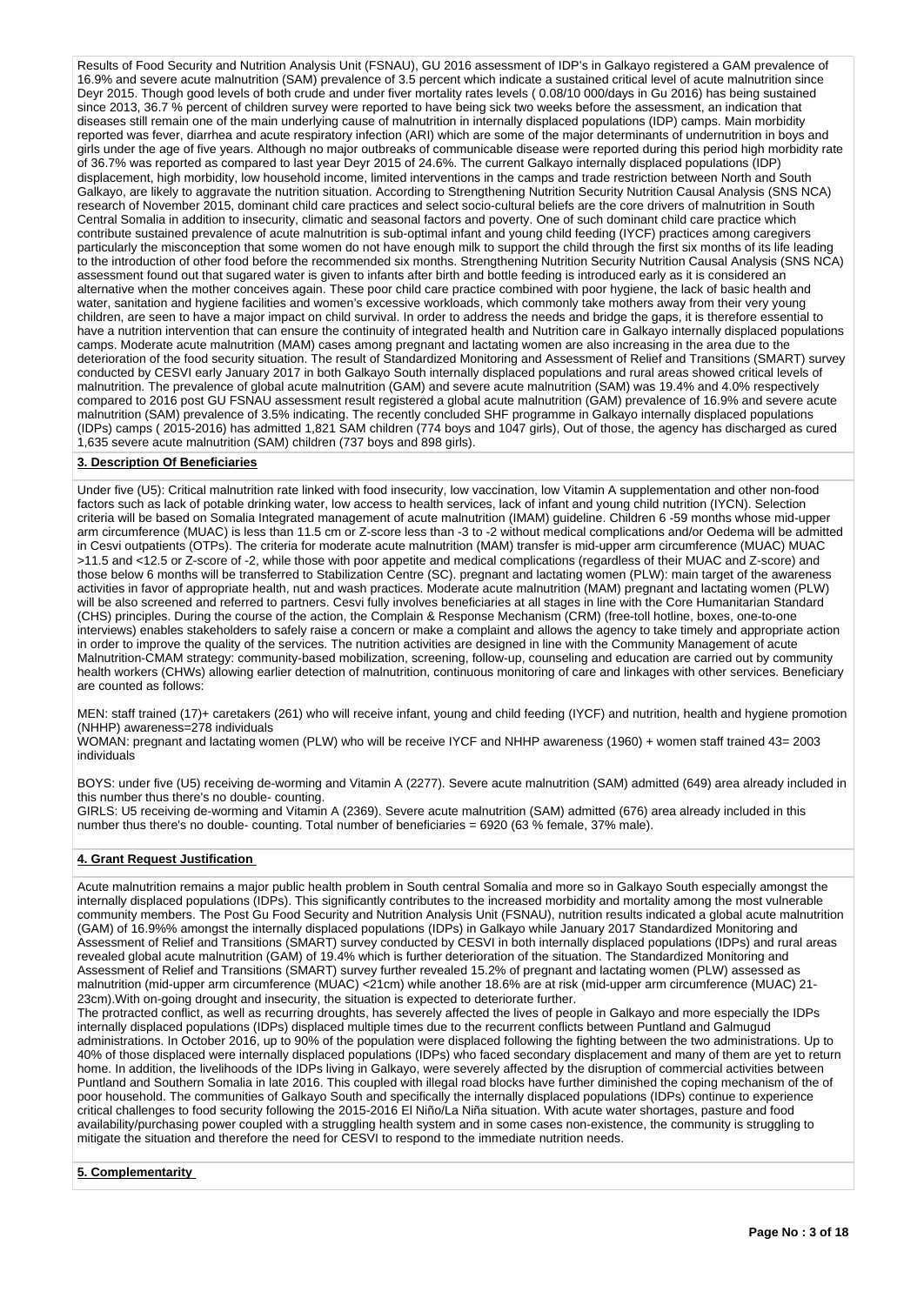Cesvi overall approach is to provide integrated programming in order to meet the needs of communities in a consistent manner. In line with this approach, the proposed action has strong synergies with the agency's on-going programmes in the target areas (synergies are hereby listed par sector):

NUTRITION: with funds from United Nations Children's Fund (UNICEF), Cesvi is currently providing Basic Nutrition Service Package (BNSP) services in the rural areas South Mudug. The propose action is intended to build upon the extensive experience of the Agency in the area and extend the services to drought affected population living in GK internally displaced populations (IDPs) camps.

HEALTH: the integration among health and nutrition activities is a fundamental part of the Integrated management of acute malnutrition (IMAM) strategy, which entails health treatment alongside the nutritional one (systematic treatment, expanded programme on immunization (EPI), deworming, and supplement in vitamins are provided for all Severe acute malnutrition (SAM) and Moderate acute malnutrition (MAM) cases). Treatment of the most common diseases and the enhancement of health status is the starting point for an appropriate and positive nutritional evolution for children 0-59 months. CESVI is currently delivering health service in Galkayo IDPs (3 Health Posts). The programme is funded by European Commission Humanitarian Aid (ECHO) and has been active since 2012.

RESILIENCE: Cesvi, in the framework of the building resilient communities in Somalia (BRCiS) consortium (Norwegian Refugee Council-NRC,International Rescue Committee-IRC, Save the Children-SCI, Concern World Wide-CWW) funded by Department for International Development (DFID) is implementing resilience activities in Mudug, Hiraan and Banadir. Communities were provided -through a Community Process Analysis- with Community-Based Disaster Management Plans (CBDMPs) and Community Action Plans (CAPs). The plans build on, complement and strengthen the community's own coping capacities and are adapted to the local reality and needs, in a manner that aims at reducing chronic vulnerability and facilitate inclusive growth.

EMERGENCY RELIEF: The agency is currently engaged in alleviating the needs of Mudug, Hiraan, Banadir and Lower Shabelle population affected by drought through cash transfer, wash interventions and emergency health services.

### **LOGICAL FRAMEWORK**

### **Overall project objective**

To contribute to the reduction of malnutrition related morbidity and mortality in under five years girls and boys among internally displaced populations (IDPs) and host community in South Galkayo through integrated curative and preventive nutrition interventions.

#### **Nutrition**

| <b>Cluster objectives</b>                                                                                                                                                                                                                      | <b>Strategic Response Plan (SRP) objectives</b> | <b>Percentage of activities</b> |
|------------------------------------------------------------------------------------------------------------------------------------------------------------------------------------------------------------------------------------------------|-------------------------------------------------|---------------------------------|
| Strengthen lifesaving preventive nutrition<br>services for vulnerable population groups<br>focusing on appropriate infant and young<br>child feeding practices in<br>emergency, micronutrient interventions and<br>optimal maternal nutrition. | Somalia HRP 2017                                | 70                              |
| Improve equitable access to quality lifesaving<br>curative nutrition services through systematic<br>identifi cation, referral and treatment of<br>acutely malnourished cases                                                                   | Somalia HRP 2017                                | 15                              |
| Establish integrated nutrition programs<br>between and across relevant sectors through<br>enhanced coordination and joint<br>programming including nutrition sensitive<br>actions                                                              | Somalia HRP 2017                                | 15                              |

**Contribution to Cluster/Sector Objectives :** The project objective is directly contributing the cluster objective in scaling up nutrition services to treat and prevent acute malnutrition and related morbidity and mortality among under-five children and pregnant and lactating women in Galkayo internally displaced populations camps as well as among host community.

#### **Outcome 1**

Improving access to emergency nutrition services for children under five and pregnant and lactating women in Galkayo South IDP settlements and for host community.

#### **Output 1.1**

#### **Description**

6927 individuals (4372 females and 2555 males) have guaranteed access to Basic Nutrition Service Package (BNSP) through direct provision and referral by the end of the project.

#### **Assumptions & Risks**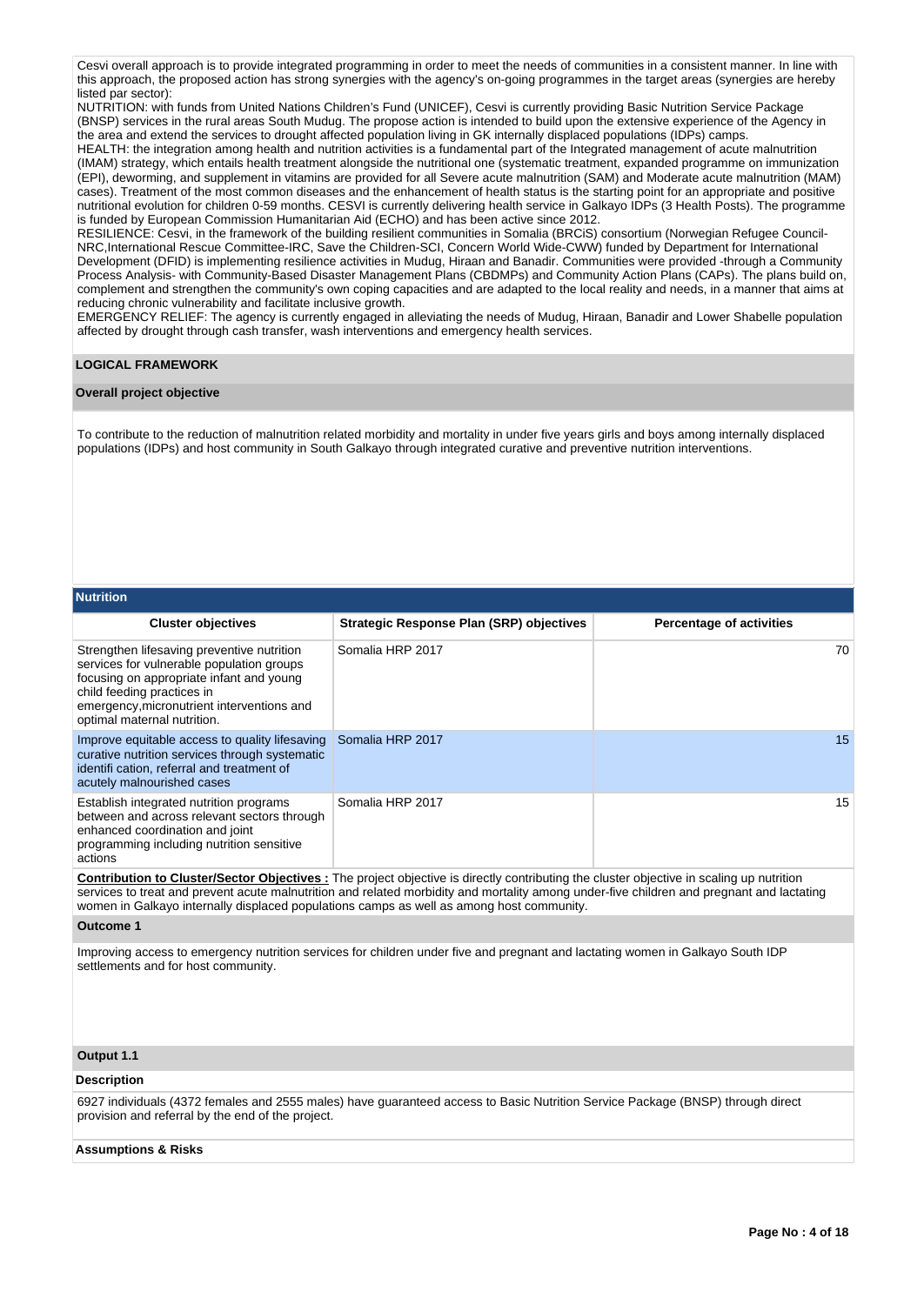The security situation in the area remain stable. There is no additional emergency event in the area The acceptance form the community and the collaboration from Local Authorities remain high. Risks: a) Fighting between Puntalnd and Galmudug does result in additional displacement. b)Lack of support from Communities, Local Authorities, Traditional Leaders for project staff and activities c) Programme implementation causes significant jealousy and disharmony within communities D) Other major shocks/emergencies occur which result in humanitarian needs exceeding the project's capacity Mitigation measures: A) monitoring of the situation and, if needed, move the services close to the beneficiaries b)Existing and enhanced relationships through already established Cesvi services in Mudug , spirit of cooperation and trust between Cesvi staff and local authorities and elders (already established thanks to a number of projects implemented in the areas) will help ensure good collaboration and will promote the perception of Cesvi as capable and reliable agency. c) Cesvi staff will held regular meetings with the communities in order to explain the programme and to share the criteria used for the selection of the beneficiaries. A complain mechanism will be put in place.

### **Activities**

# **Activity 1.1.1**

#### **Standard Activity : Capacity building**

Training of Community Health Workers (CHWs) and outpatient (OTP) staff on Integrated management of acute malnutrition- IMAM guideline.

Cesvi will enhance the capacity of its staff and partners staff in Mudug through training on prevention and integrated management of acute malnutrition Integrated management of acute malnutrition (IMAM). The training is planned in the second week of the project. On Jobtraining will be also performed throughout the programme cycle.

TOTAL number of beneficiaries under this activity is 59 individuals (42 women, 17 men).Of these, 29 are technical OTP staff while 30 are CHWs

#### **Activity 1.1.2**

### **Standard Activity : Community screening for malnutrition and referral**

Conduct active case finding in the community through regular community nutritional screening, social mobilization by trained community health workers (CHWs) and nutrition teams.

The screening of malnutrition is done by Cesvi staff as soon as a child enters in Cesvi-run health facilities and by the community health workers (CHWs). 30 community health workers (CHWs). (29 women and 1 man) will conduct active screening of children 6-59 months using mid upper arm circumference (MUAC) screening. All children whose mid upper arm circumference (MUAC) is less than <11.5 cm are directly referred to Cesvi outpatient (OTP) site while those children with mid upper arm circumference (MUAC) of >11.5 and <12.5 are referred to TSFP Targeted Supplementary Feeding Programme (TSFP) centres for further screening and action. CHWs' community health worker's (CHWs) performance is daily monitored by Cesvi staff. Incentives given to the community health workers (CHWs) are based on a Monthly Performance Analysis (MPA) conducted by the nutrition supervisor. Cesvi will do the active screening of all estimated children U5 (4646 in the target areas). Out of these, the Severe acute malnutrition (SAM) cases expected to enter in the nutrition programme are 1325 ( 649 boys and 676 girls) with estimated 198 cases (97 boys,101 girls) with medical complication going to SC. Expected MAM screened cases are 3321. Screening and referral of Severe acute malnutrition (SAM) pregnant and lactating women (PLW) (expected 1960) will be also carried out.

To ensure provision of Community Management of acute Malnutrition-CMAM, staff will screen children aged 6-59, admit SAM children using clinical and anthropometric measurements, and, on weekly basis, provide RUTF, medications and counselling support. Children who are Severe acute malnutrition (SAM) cases with medical complications will be referred to the stabilization centre in Galkayo main hospital run by international medical corps (IMC) for stabilization of the clinical conditions. Meanwhile, all children who have recovered from the mobile site will be referred to TSFP facility run by Somali Development and Rehabilitation Organization(SDRO) in partnership with World Food Programme (WFP).

All the children screened will be receiving deworming and vitamin A: 4646 ( 2277 boys, 2369 girls)

#### **Activity 1.1.3**

**Standard Activity : Treatment of severe acute malnutrition in children 0-59months**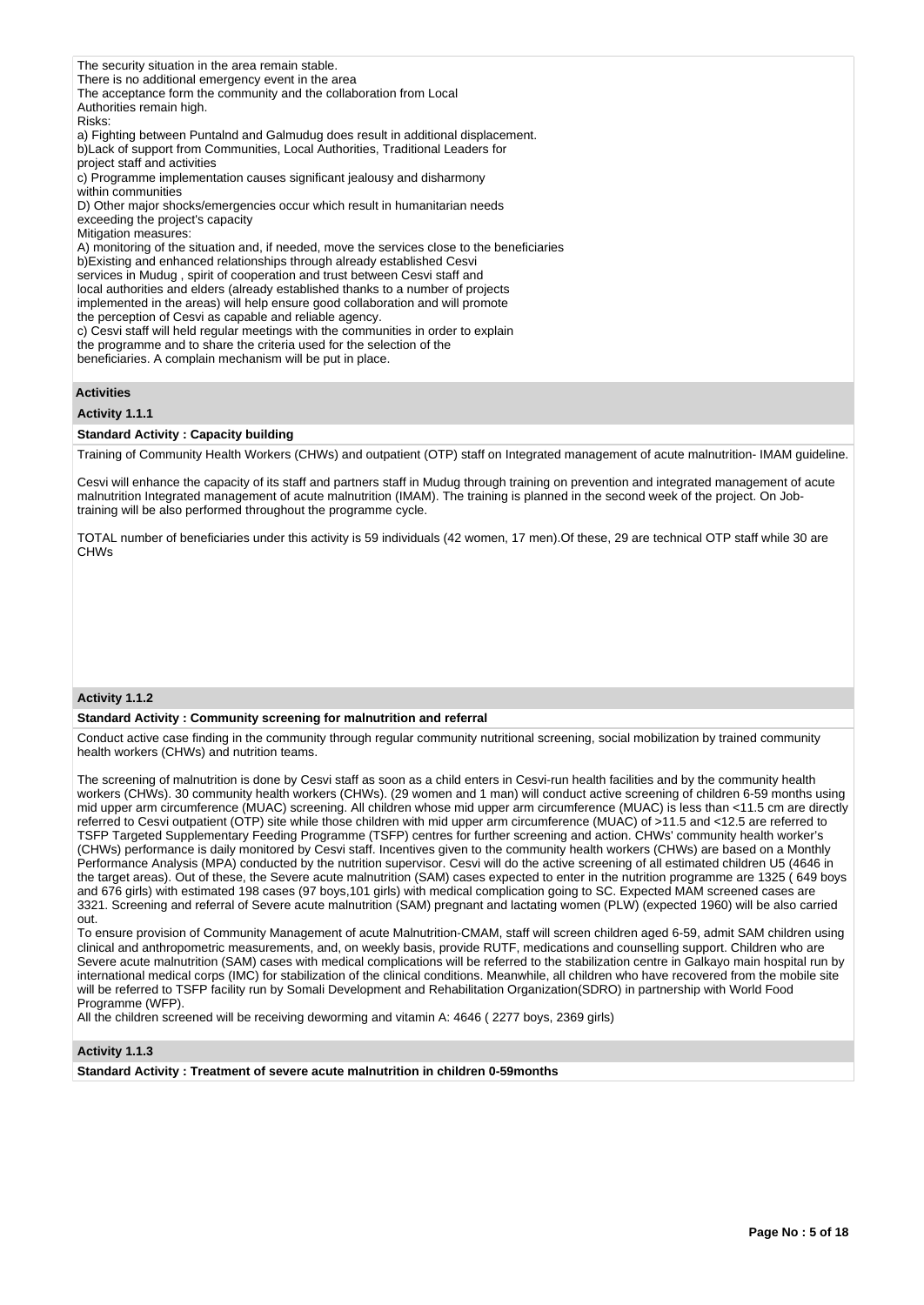Admission of children 6-59 month with uncomplicated SAM ( severe acute malnutrition) into the outpatient (OTP) programme.

Severe acute malnutrition (SAM) cases are referred to the nutritional staff (composed by 7 nurse, 9 screeners, 6 registers 3 food distributors, 3 expanded programme on immunization (EPI) vaccinators, 1 Nutritionist). The nurses manages the team, takes history and does physical examination of the child, along with supplies management at the site level. The screeners are responsible (along with the screening of all children aged 6-59 months), of ensuring alignment of admission and discharge criteria of the children and of controlling the crowd for smooth progress of the daily activities. Registers are responsible for registering patient details, supporting nurses in charge and of record keeping.

The nutrition programme, run by the agency, is designed to achieve full integration of services: for the purpose health and nutrition staff works

closely. All children entering into the nutrition programme are immunized. Health teams and nutrition teams develop a monthly expanded programme on immunization (EPI)-Nutrition plan which stipulates the days in which the vaccinators will work with the nutrition teams. On top of that, nurses in the health facilities ensure that all under five (U5) children coming for outpatient department (OPD) consultations are screened for malnutrition. At the same time, the nutrition staff refers to the health facilities screened children/pregnant and lactating women (PLW) with pathologies for further evaluation and treatment (inter-referral between health and nutrition teams). Expected Severe acute malnutrition (SAM) cases entering in the programme in 7 months are 1325 ( 649 boys and 676 girls).

### **Activity 1.1.4**

#### **Standard Activity : Multiple micronutrients supplementation for pregnant and lactating women**

Pregnant and lactating women accessing health & nutrition services will receive micro nutrients supplementation. The agency will provide to all the Pregnant and lactating women ( PLW) accessing health& nutriition services with iron and folic acid supplementation to reduce the risk of iron deficiency anaemia.

#### **Indicators**

|                                               |                                                                    |                                                                                               |            | <b>End cycle beneficiaries</b> |       |                   | End<br>cycle  |  |  |
|-----------------------------------------------|--------------------------------------------------------------------|-----------------------------------------------------------------------------------------------|------------|--------------------------------|-------|-------------------|---------------|--|--|
| Code                                          | <b>Cluster</b>                                                     | <b>Indicator</b>                                                                              | <b>Men</b> | <b>Women</b>                   |       | <b>Boys</b> Girls | <b>Target</b> |  |  |
| Indicator 1.1.1                               | <b>Nutrition</b>                                                   | Number of male and female health facility and<br>community workers trained on IMAM guidelines |            |                                |       |                   | 59            |  |  |
| <b>Means of Verification:</b> Training report |                                                                    |                                                                                               |            |                                |       |                   |               |  |  |
| Indicator 1.1.2                               | Nutrition                                                          | N. of children receiving deworming and vitamin A                                              |            |                                | 4.646 |                   |               |  |  |
|                                               | <b>Means of Verification: Registers</b>                            |                                                                                               |            |                                |       |                   |               |  |  |
| Indicator 1.1.3                               | <b>Nutrition</b>                                                   | Number of children (6-59 months) admitted in<br>treatment programmes (OTP)                    |            |                                |       |                   | 1.325         |  |  |
|                                               | <b>Means of Verification:</b> Project database. Admissions records |                                                                                               |            |                                |       |                   |               |  |  |
| Indicator 1.1.4                               | <b>Nutrition</b>                                                   | Number of PLW receiving multiple micronutrients                                               |            |                                |       |                   | 1.960         |  |  |
|                                               | <b>Means of Verification: Project Reports</b>                      |                                                                                               |            |                                |       |                   |               |  |  |
| Outcome 2                                     |                                                                    |                                                                                               |            |                                |       |                   |               |  |  |

Increasing access for IDPs and host communities to integrated Nutrition, hygiene and health education preventive services.

### **Output 2.1**

#### **Description**

2238 individuals (235males and 2003 females) in target areas have improved Nutrition, Hygiene and health behaviors. These comprise of staff and beneficiaries.

#### **Assumptions & Risks**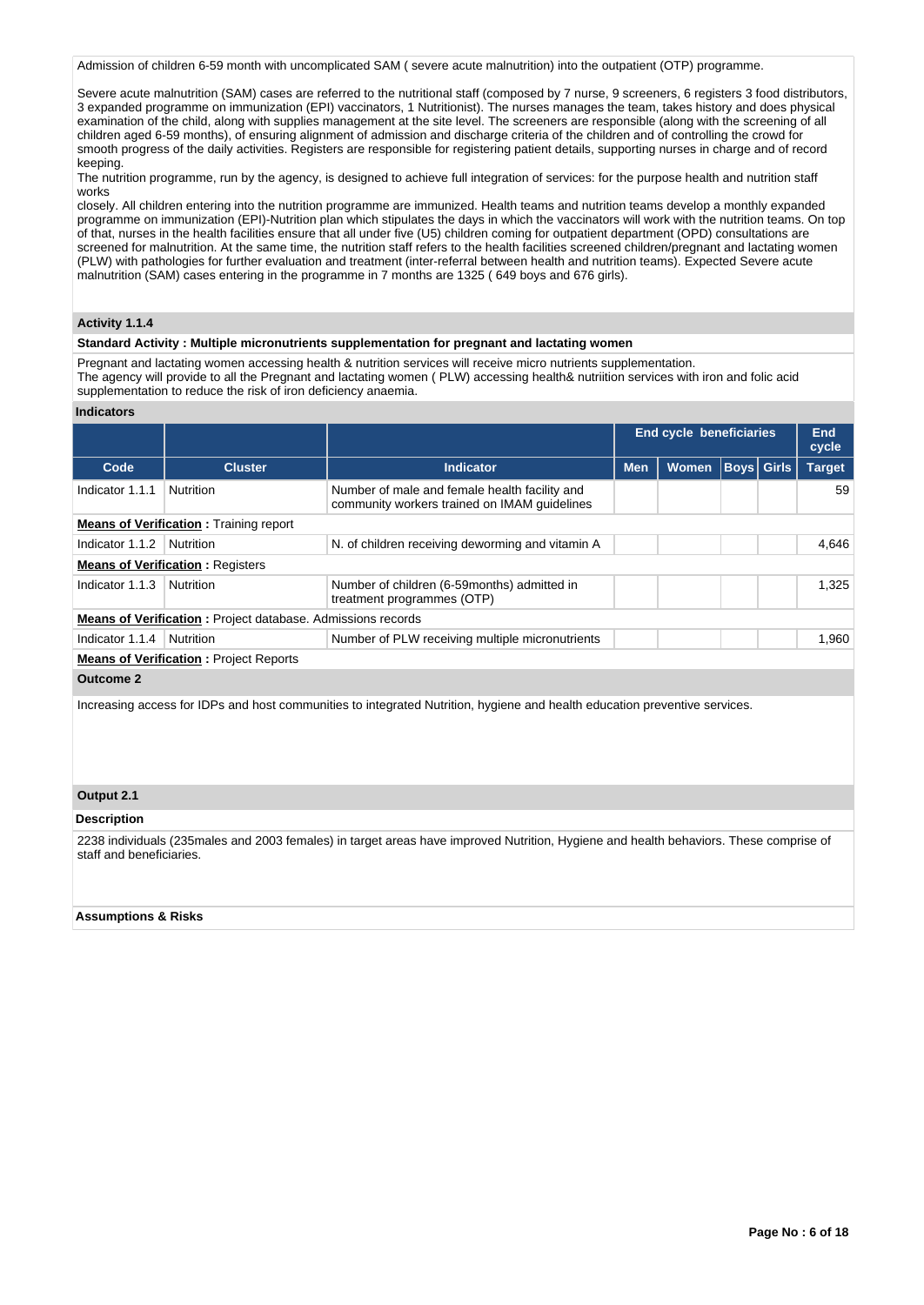The security situation in the area remain stable. There is no additional emergency event in the area The acceptance form the community and the collaboration from Local Authorities remain high. Risks: a) Fighting between Puntalnd and Galmudug does result in additional displacement. b)Lack of support from Communities, Local Authorities, Traditional Leaders for project staff and activities c) Programme implementation causes significant jealousy and disharmony within communities D) Other major shocks/emergencies occur which result in humanitarian needs exceeding the project's capacity Mitigation measures: A) monitoring of the situation and, if needed, move the services close to the beneficiaries b)Existing and enhanced relationships through already established Cesvi services in Mudug , spirit of cooperation and trust between Cesvi staff and local authorities and elders (already established thanks to a number of projects implemented in the areas) will help ensure good collaboration and will promote the perception of Cesvi as capable and reliable agency.

c) Cesvi staff will held regular meetings with the communities in order to explain the programme and to share the criteria used for the selection of the

beneficiaries. A complain mechanism will be put in place.

### **Activities**

### **Activity 2.1.1**

### **Standard Activity : Capacity building**

Conduct training for CHWs community health workers (CHWs) and outpatient (OTP) staff on key NHHP nuitrition health and hygiene promotion (NHHP) and infant and young child feeding (IYCF) messaging. Cesvi will enhance the capacity of its staff through training on nuitrition health and hygiene promotion (NHHP) and infant and young child feeding (IYCF) and will constantly, monitoring the awareness/ Behaviour Change Communication (BCC) activities. Monitoring of activities will be done trough spot checks carried out by Nutritionist and monitoring and evaluation monitoring and evaluation (M&E).

Evaluation: reflection and learning sessions will be organized with the partners. Stakeholders targeted by this result will be qualified health staff (nurses, auxiliaries, mid-wives), community outreach workers and semi-qualified staff (screeners etc). N. of beneficiaries under this activity= 59 (42 women and 17 men).

#### **Activity 2.1.2**

#### **Standard Activity : Infant and young child feeding counselling**

Conduct infant and young child feeding ( IYCF) education sessions ( individual & group) for community and caretakers attending outpatient OTP centres.

Cesvi IYCF strategy is aligned with Somalia IYCF strategy and action plan for SCZ 2013-2017. The new approach that Cesvi employs for improving IYCF practices is the use of the CHWs in IYCF sessions, in contrast to previous interventions whereby the OTP teams conducted IYCF. The current activities to improve infant and young child feeding practices among beneficiaries are as follows:

- House to house visits: 30 CHWs are trained to provide house to house infant and young child feeding (IYCF) counselling sessions. community health workers (CHWs) are equipped with information, education & communication (IEC) materials with depictions on one side while having notes on the other page.

The community health workers (CHWs) have memorized messages on the information, education & communication (IEC) materials and they provide them to the pregnant and lactating women (PLWs).

- Infant and young child feeding (IYCF) group sessions: on weekly basis, the 30 community health workers (CHWs) conduct infant and young child feeding (IYCF) group sessions for 10 mothers.

- Mother-to-mother support groups: Cesvi will set-up 12 groups of women, of any age, who come

together to learn about and discuss issues of infant and young child nutrition, child spacing and maternal health. One member of each group is trained on infant and young child feeding (IYCF), as well as on basic group facilitation techniques. This person is responsible for engaging group members in discussion about infant and young child nutrition and providing basic health education in an interactive, participatory manner. The involvement of mothers plays a role as both recipients and providers of information, being of pivotal importance to transfer their knowledge and increase the awareness at the community level.

- Community conversation: Once a month, CHWs walk around in the villages holding conversations with community members on health, nutrition and WASH issues affecting them at personal or household level with the purpose of guiding them on solution.

- Follow-up of individual cases and provide tailor made message at household level.

All CHWs community health workers (CHWs) come from target communities and this gives them the advantage of knowing practices of the pregnant and lactating women (PLWs). Furthermore, health staff in the health posts (HPs) provides also infant and young child feeding (IYCF) counselling sessions to pregnant and lactating mothers and male caretakers as part of the integration of the services.

On top of sensitize the 1960 pregnant and lactating women (PLW), this BCC will also target 261 men among elders, village/ camps leaders, local authorities in order to increase the impact.

Total number of beneficiaries= 2221

### **Activity 2.1.3**

### **Standard Activity : Nutrition health and Hygiene promotion**

Conduct nutrition health and hygiene promotion (NHHP) education for community and caretakers attending OTP centres.

30 trained community health workers ( 29 female, 1 men) and nutrition staff will deliver awareness

messages on safe hygiene and nutrition practices through practical demonstration in the community. Cesvi plans 2 nutrition health and hygiene promotion (NHHP) sessions par week. CESVI will focus on the prevention of the common diseases in Mudug (diarrhea, pneumonia, malaria, measles, malnutrition, personal and environmental hygiene).

#### **Indicators**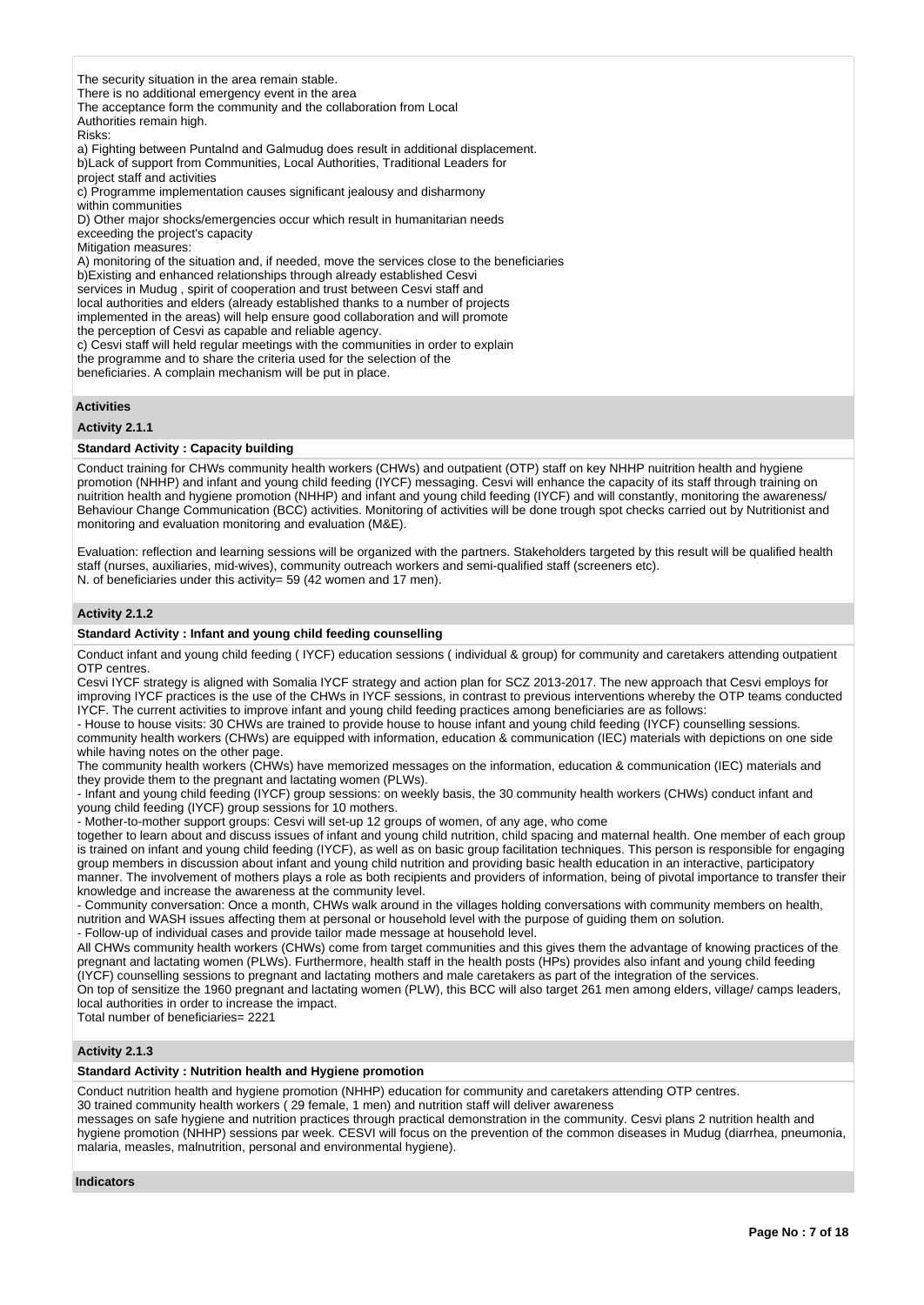|                                                |                                                |                                                                                                                                |            | <b>End cycle beneficiaries</b> |  |                   | End<br>cycle  |  |  |  |
|------------------------------------------------|------------------------------------------------|--------------------------------------------------------------------------------------------------------------------------------|------------|--------------------------------|--|-------------------|---------------|--|--|--|
| Code                                           | <b>Cluster</b>                                 | <b>Indicator</b>                                                                                                               | <b>Men</b> | <b>Women</b>                   |  | <b>Boys</b> Girls | <b>Target</b> |  |  |  |
| Indicator 2.1.1                                | <b>Nutrition</b>                               | Number of male and female Staff/Community<br>Health Workers/outreach workers trained on<br>Nutrition Health, Hygiene Promotion |            |                                |  |                   | 59            |  |  |  |
| <b>Means of Verification:</b> Training Reports |                                                |                                                                                                                                |            |                                |  |                   |               |  |  |  |
| Indicator 2.1.2                                | Nutrition                                      | Number of individuals (male and female)<br>attending IYCF(E) awareness sessions                                                |            |                                |  |                   | 2,221         |  |  |  |
|                                                | <b>Means of Verification: Sessions Reports</b> |                                                                                                                                |            |                                |  |                   |               |  |  |  |
| Indicator 2.1.3                                | Nutrition                                      | Number of health facility and community health<br>workers (male/female) trained in IYCF(-E)                                    |            |                                |  |                   | 59            |  |  |  |
|                                                | <b>Means of Verification:</b> Training Report  |                                                                                                                                |            |                                |  |                   |               |  |  |  |
| <b>Additional Targets:</b>                     |                                                |                                                                                                                                |            |                                |  |                   |               |  |  |  |
| <b>M&amp;R</b>                                 |                                                |                                                                                                                                |            |                                |  |                   |               |  |  |  |

# **Monitoring & Reporting plan**

Cesvi monitoring system is based on the collection of both qualitative and quantitative data. Qualitative data gathering: a 2-levels system is in place. First level: on site monitoring is conducted by the filed monitoring and evaluation (M&E) and is based on 3 tools (monitoring and evaluation (M&E) monthly plan, weekly reports and standard checklists). Monthly plans set the goals and objectives of the monitoring. The weekly report comprises info on methodology used in data collection; findings/critical observation; recommendations and follow up action recommended, pictures. Standard checklists are developed to monitor a particular activity. The monitoring is carried out with a mix of methodologies: FGDs, HHs interviews, conversation with Cesvi staff, general observation. All the tools are compiled by Field monitoring and evaluation (M&E) officer and sent to monitoring and evaluation (M&E) Unit in Nairobi (NBO). Second level: control is performed by the monitoring and evaluation M&E Unit based in Nairobi (NBO). Coordination Office for Somalia & Kenya that supervises overall the implementation/quality and performance of the programmes. Activities are monitored with a focus on risks, achievements compared to objectives, selection of beneficiaries, quality of implementation and impact. Cesvi has in place a strong downward accountability mechanism (Complaint and Response mechanism) to enable beneficiaries and other stakeholders to report areas of concern. The mechanism is based on a free toll line available to all beneficiaries and stakeholders, boxes placed in all project areas, Focus Group Discussions (FGDs) and beneficiaries interviews. Beneficiaries are also encouraged to give feedbacks on quality and accountability. Complaints and other feed backs received are categorized and recorded in a specific table and the field monitoring and evaluation (M&E), in coordination with the project management (both at Somali and Nairobi (NBO). level), follows up on all relevant complaints in order to seek resolution. Since the Somali culture is a very oral culture, Cesvi prioritizes this mean for the spreading of information in target communities.

### **Workplan**

| Activitydescription                                                                                                                                                                                                                                                                                                                                        | Year |  |  |  | 8 | 9 |  |  |
|------------------------------------------------------------------------------------------------------------------------------------------------------------------------------------------------------------------------------------------------------------------------------------------------------------------------------------------------------------|------|--|--|--|---|---|--|--|
| Activity 1.1.1: Training of Community Health Workers (CHWs) and outpatient<br>(OTP) staff on Integrated management of acute malnutrition- IMAM guideline.                                                                                                                                                                                                  | 2017 |  |  |  |   |   |  |  |
| Cesvi will enhance the capacity of its staff and partners staff in Mudug through<br>training on prevention and integrated management of acute malnutrition Integrated<br>management of acute malnutrition (IMAM). The training is planned in the second<br>week of the project. On Job- training will be also performed throughout the<br>programme cycle. |      |  |  |  |   |   |  |  |
| TOTAL number of beneficiaries under this activity is 59 individuals (42 women, 17<br>men). Of these, 29 are technical OTP staff while 30 are CHWs                                                                                                                                                                                                          |      |  |  |  |   |   |  |  |
|                                                                                                                                                                                                                                                                                                                                                            |      |  |  |  |   |   |  |  |
|                                                                                                                                                                                                                                                                                                                                                            |      |  |  |  |   |   |  |  |
|                                                                                                                                                                                                                                                                                                                                                            |      |  |  |  |   |   |  |  |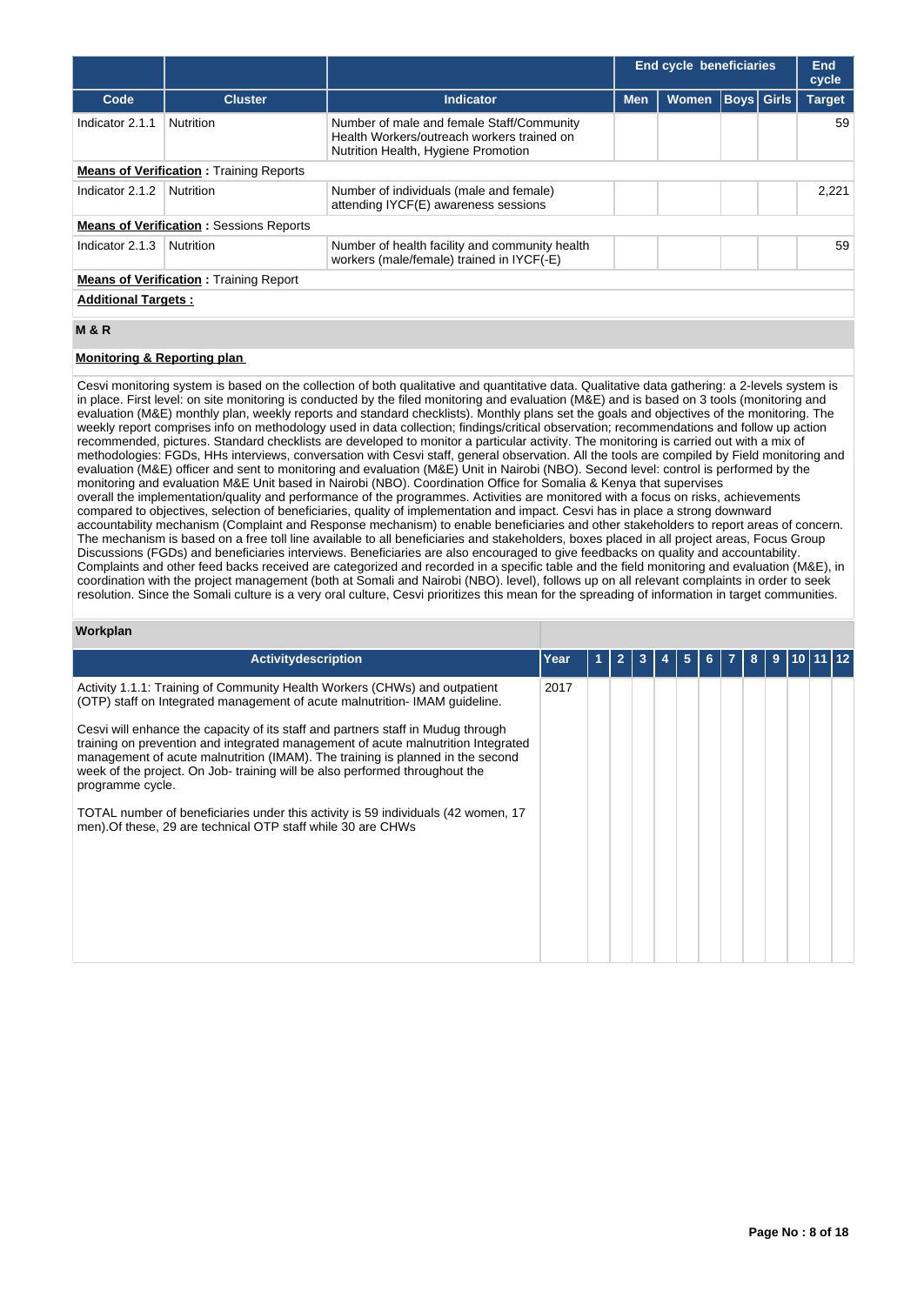| Activity 1.1.2: Conduct active case finding in the community through regular<br>community nutritional screening, social mobilization by trained community health<br>workers (CHWs) and nutrition teams.                                                                                                                                                                                                                                                                                                                                                                                                                                                                                                                                                                                                                                                                                                                                                                                                                                                                                                                                                                                                                                                                                                                                                                                                                                                                                                                                                                                                                                                                                                                                                                                                                                                                                                                                                                                                                                                                                                                                                                                                                                                                                                                     | 2017 |    | $X \mid X$ |          | $X$ $X$ $X$ $X$ |          |   |  |  |
|-----------------------------------------------------------------------------------------------------------------------------------------------------------------------------------------------------------------------------------------------------------------------------------------------------------------------------------------------------------------------------------------------------------------------------------------------------------------------------------------------------------------------------------------------------------------------------------------------------------------------------------------------------------------------------------------------------------------------------------------------------------------------------------------------------------------------------------------------------------------------------------------------------------------------------------------------------------------------------------------------------------------------------------------------------------------------------------------------------------------------------------------------------------------------------------------------------------------------------------------------------------------------------------------------------------------------------------------------------------------------------------------------------------------------------------------------------------------------------------------------------------------------------------------------------------------------------------------------------------------------------------------------------------------------------------------------------------------------------------------------------------------------------------------------------------------------------------------------------------------------------------------------------------------------------------------------------------------------------------------------------------------------------------------------------------------------------------------------------------------------------------------------------------------------------------------------------------------------------------------------------------------------------------------------------------------------------|------|----|------------|----------|-----------------|----------|---|--|--|
| The screening of malnutrition is done by Cesvi staff as soon as a child enters in<br>Cesvi-run health facilities and by the community health workers (CHWs). 30<br>community health workers (CHWs). (29 women and 1 man) will conduct active<br>screening of children 6-59 months using mid upper arm circumference (MUAC)<br>screening. All children whose mid upper arm circumference (MUAC) is less than<br><11.5 cm are directly referred to Cesvi outpatient (OTP) site while those children<br>with mid upper arm circumference (MUAC) of >11.5 and <12.5 are referred to<br>TSFP Targeted Supplementary Feeding Programme (TSFP) centres for further<br>screening and action. CHWs' community health worker's (CHWs) performance is<br>daily monitored by Cesvi staff. Incentives given to the community health workers<br>(CHWs) are based on a Monthly Performance Analysis (MPA) conducted by the<br>nutrition supervisor. Cesvi will do the active screening of all estimated children U5<br>(4646 in the target areas). Out of these, the Severe acute malnutrition (SAM) cases<br>expected to enter in the nutrition programme are 1325 (649 boys and 676 girls)<br>with estimated 198 cases (97 boys, 101 girls) with medical complication going to<br>SC. Expected MAM screened cases are 3321. Screening and referral of Severe<br>acute malnutrition (SAM) pregnant and lactating women (PLW) (expected 1960)<br>will be also carried out.<br>To ensure provision of Community Management of acute Malnutrition-CMAM, staff<br>will screen children aged 6-59, admit SAM children using clinical and<br>anthropometric measurements, and, on weekly basis, provide RUTF, medications<br>and counselling support. Children who are Severe acute malnutrition (SAM) cases<br>with medical complications will be referred to the stabilization centre in Galkayo<br>main hospital run by international medical corps (IMC) for stabilization of the<br>clinical conditions. Meanwhile, all children who have recovered from the mobile site<br>will be referred to TSFP facility run by Somali Development and Rehabilitation<br>Organization (SDRO) in partnership with World Food Programme (WFP).<br>All the children screened will be receiving deworming and vitamin A: 4646 (2277)<br>boys, 2369 girls) |      |    |            |          |                 |          |   |  |  |
| Activity 1.1.3: Admission of children 6-59 month with uncomplicated SAM (severe<br>acute malnutrition) into the outpatient (OTP) programme.                                                                                                                                                                                                                                                                                                                                                                                                                                                                                                                                                                                                                                                                                                                                                                                                                                                                                                                                                                                                                                                                                                                                                                                                                                                                                                                                                                                                                                                                                                                                                                                                                                                                                                                                                                                                                                                                                                                                                                                                                                                                                                                                                                                 | 2017 | X. | X          | X.       | X.              | IX.      | X |  |  |
| Severe acute malnutrition (SAM) cases are referred to the nutritional staff<br>(composed by 7 nurse, 9 screeners, 6 registers 3 food distributors, 3 expanded<br>programme on immunization (EPI) vaccinators, 1 Nutritionist). The nurses<br>manages the team, takes history and does physical examination of the child, along<br>with supplies management at the site level. The screeners are responsible (along<br>with the screening of all children aged 6-59 months), of ensuring alignment of<br>admission and discharge criteria of the children and of controlling the crowd for<br>smooth progress of the daily activities. Registers are responsible for registering<br>patient details, supporting nurses in charge and of record keeping.<br>The nutrition programme, run by the agency, is designed to achieve full integration<br>of services: for the purpose health and nutrition staff works<br>closely. All children entering into the nutrition programme are immunized. Health<br>teams and nutrition teams develop a monthly expanded programme on<br>immunization (EPI)-Nutrition plan which stipulates the days in which the<br>vaccinators will work with the nutrition teams. On top of that, nurses in the health<br>facilities ensure that all under five (U5) children coming for outpatient department<br>(OPD) consultations are screened for malnutrition. At the same time, the nutrition<br>staff refers to the health facilities screened children/pregnant and lactating women<br>(PLW) with pathologies for further evaluation and treatment (inter-referral between<br>health and nutrition teams). Expected Severe acute malnutrition (SAM) cases<br>entering in the programme in 7 months are 1325 (649 boys and 676 girls).                                                                                                                                                                                                                                                                                                                                                                                                                                                                                                                                                        |      |    |            |          |                 |          |   |  |  |
| Activity 1.1.4: Pregnant and lactating women accessing health & nutrition services<br>will receive micro nutrients supplementation.<br>The agency will provide to all the Pregnant and lactating women (PLW) accessing<br>health& nutriition services with iron and folic acid supplementation to reduce the<br>risk of iron deficiency anaemia.                                                                                                                                                                                                                                                                                                                                                                                                                                                                                                                                                                                                                                                                                                                                                                                                                                                                                                                                                                                                                                                                                                                                                                                                                                                                                                                                                                                                                                                                                                                                                                                                                                                                                                                                                                                                                                                                                                                                                                            | 2017 | X. | X          | $\times$ | X.              | <b>X</b> | X |  |  |
| Activity 2.1.1: Conduct training for CHWs community health workers (CHWs) and<br>outpatient (OTP) staff on key NHHP nuitrition health and hygiene promotion<br>(NHHP) and infant and young child feeding (IYCF) messaging. Cesvi will enhance<br>the capacity of its staff through training on nuitrition health and hygiene promotion<br>(NHHP) and infant and young child feeding (IYCF) and will constantly, monitoring<br>the awareness/ Behaviour Change Communication (BCC) activities. Monitoring of<br>activities will be done trough spot checks carried out by Nutritionist and monitoring<br>and evaluation monitoring and evaluation (M&E).<br>Evaluation: reflection and learning sessions will be organized with the partners.                                                                                                                                                                                                                                                                                                                                                                                                                                                                                                                                                                                                                                                                                                                                                                                                                                                                                                                                                                                                                                                                                                                                                                                                                                                                                                                                                                                                                                                                                                                                                                                | 2017 | X  |            |          |                 |          |   |  |  |
| Stakeholders targeted by this result will be qualified health staff (nurses,<br>auxiliaries, mid-wives), community outreach workers and semi-qualified staff<br>(screeners etc).<br>N. of beneficiaries under this activity = 59 (42 women and 17 men).                                                                                                                                                                                                                                                                                                                                                                                                                                                                                                                                                                                                                                                                                                                                                                                                                                                                                                                                                                                                                                                                                                                                                                                                                                                                                                                                                                                                                                                                                                                                                                                                                                                                                                                                                                                                                                                                                                                                                                                                                                                                     |      |    |            |          |                 |          |   |  |  |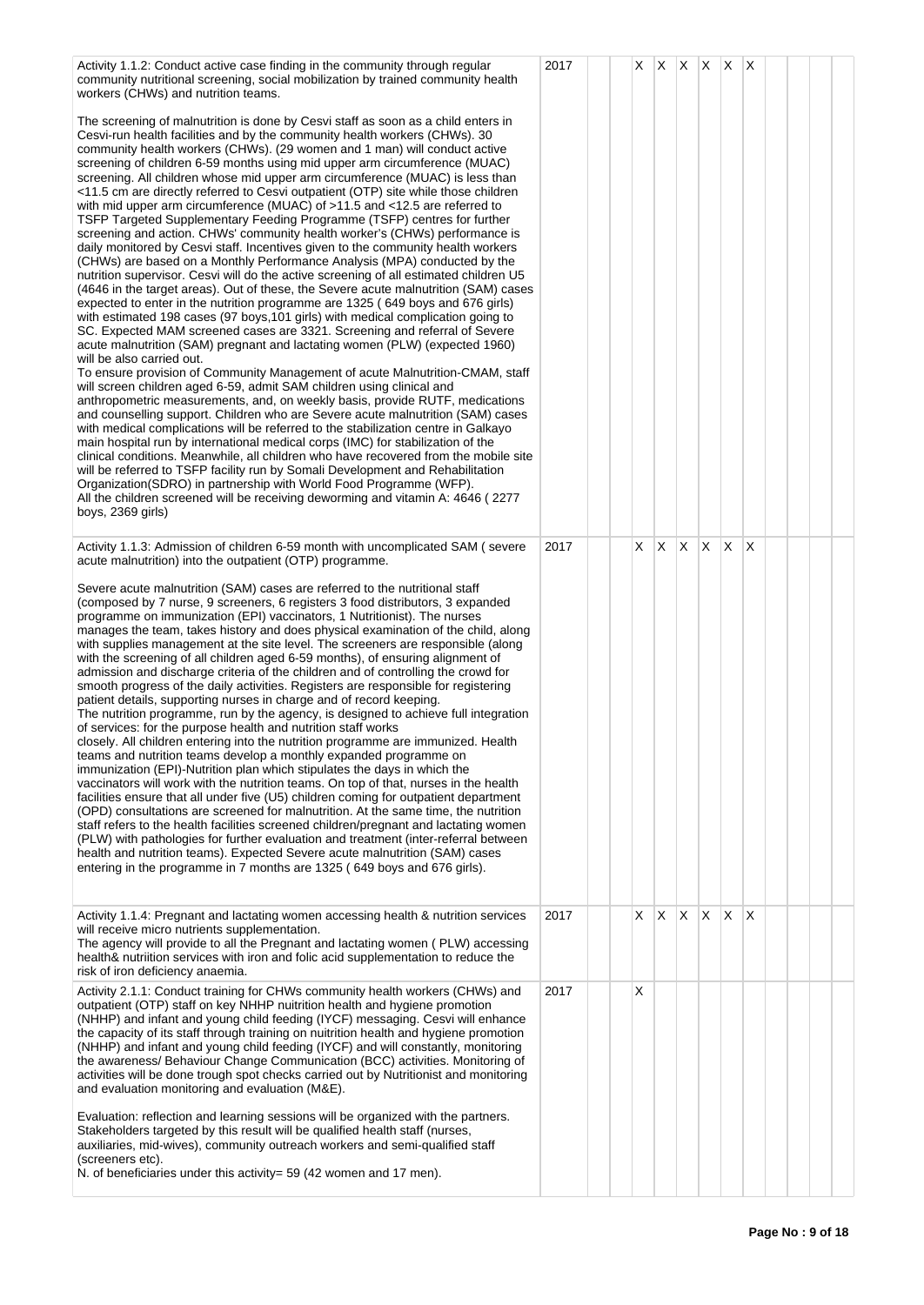| Activity 2.1.2: Conduct infant and young child feeding (IYCF) education sessions (<br>individual & group) for community and caretakers attending outpatient OTP                                                                                                                                                                                                                                                                                                                                                                                                                                                                                                                                                                                                                                                                                                                                                                                                                                                                                                                                                                                                                                                                                                                                                                                                                                                                                                                                                                                                                                                                                                                                                                                                                                                                                                                                                                                                                                                                                                                                                                                                                                                                                                                                                                                                                                                                                                                                                                                                                                                                                                                                                                                                                                                                                                                                                                                                               | 2017 | X | X. | IX.      | ΙX. | $\mathsf{I} \mathsf{X}$ | $\mathsf{I} \mathsf{X}$ |  |  |
|-------------------------------------------------------------------------------------------------------------------------------------------------------------------------------------------------------------------------------------------------------------------------------------------------------------------------------------------------------------------------------------------------------------------------------------------------------------------------------------------------------------------------------------------------------------------------------------------------------------------------------------------------------------------------------------------------------------------------------------------------------------------------------------------------------------------------------------------------------------------------------------------------------------------------------------------------------------------------------------------------------------------------------------------------------------------------------------------------------------------------------------------------------------------------------------------------------------------------------------------------------------------------------------------------------------------------------------------------------------------------------------------------------------------------------------------------------------------------------------------------------------------------------------------------------------------------------------------------------------------------------------------------------------------------------------------------------------------------------------------------------------------------------------------------------------------------------------------------------------------------------------------------------------------------------------------------------------------------------------------------------------------------------------------------------------------------------------------------------------------------------------------------------------------------------------------------------------------------------------------------------------------------------------------------------------------------------------------------------------------------------------------------------------------------------------------------------------------------------------------------------------------------------------------------------------------------------------------------------------------------------------------------------------------------------------------------------------------------------------------------------------------------------------------------------------------------------------------------------------------------------------------------------------------------------------------------------------------------------|------|---|----|----------|-----|-------------------------|-------------------------|--|--|
| centres.<br>Cesvi IYCF strategy is aligned with Somalia IYCF strategy and action plan for SCZ<br>2013-2017. The new approach that Cesvi employs for improving IYCF practices is<br>the use of the CHWs in IYCF sessions, in contrast to previous interventions<br>whereby the OTP teams conducted IYCF. The current activities to improve infant<br>and young child feeding practices among beneficiaries are as follows:<br>- House to house visits: 30 CHWs are trained to provide house to house infant and<br>young child feeding (IYCF) counselling sessions.<br>community health workers (CHWs) are equipped with information, education &<br>communication (IEC) materials with depictions on one side while having notes on<br>the other page.<br>The community health workers (CHWs) have memorized messages on the<br>information, education & communication (IEC) materials and they provide them to<br>the pregnant and lactating women (PLWs).<br>- Infant and young child feeding (IYCF) group sessions: on weekly basis, the 30<br>community health workers (CHWs) conduct infant and young child feeding (IYCF)<br>group sessions for 10 mothers.<br>- Mother-to-mother support groups: Cesvi will set-up 12 groups of women, of any<br>age, who come<br>together to learn about and discuss issues of infant and young child nutrition, child<br>spacing and maternal health. One member of each group is trained on infant and<br>young child feeding (IYCF), as well as on basic group facilitation techniques. This<br>person is responsible for engaging group members in discussion about infant and<br>young child nutrition and providing basic health education in an interactive,<br>participatory manner. The involvement of mothers plays a role as both recipients<br>and providers of information, being of pivotal importance to transfer their<br>knowledge and increase the awareness at the community level.<br>- Community conversation: Once a month, CHWs walk around in the villages<br>holding conversations with community members on health, nutrition and WASH<br>issues affecting them at personal or household level with the purpose of guiding<br>them on solution.<br>- Follow-up of individual cases and provide tailor made message at household<br>level.<br>All CHWs community health workers (CHWs) come from target communities and<br>this gives them the advantage of knowing practices of the pregnant and lactating<br>women (PLWs). Furthermore, health staff in the health posts (HPs) provides also<br>infant and young child feeding (IYCF) counselling sessions to pregnant and<br>lactating mothers and male caretakers as part of the integration of the services.<br>On top of sensitize the 1960 pregnant and lactating women (PLW), this BCC will<br>also target 261 men among elders, village/camps leaders, local authorities in order<br>to increase the impact.<br>Total number of beneficiaries= 2221 |      |   |    |          |     |                         |                         |  |  |
|                                                                                                                                                                                                                                                                                                                                                                                                                                                                                                                                                                                                                                                                                                                                                                                                                                                                                                                                                                                                                                                                                                                                                                                                                                                                                                                                                                                                                                                                                                                                                                                                                                                                                                                                                                                                                                                                                                                                                                                                                                                                                                                                                                                                                                                                                                                                                                                                                                                                                                                                                                                                                                                                                                                                                                                                                                                                                                                                                                               |      |   |    |          |     |                         |                         |  |  |
| Activity 2.1.3: Conduct nutrition health and hygiene promotion (NHHP) education<br>for community and caretakers attending OTP centres.<br>30 trained community health workers (29 female, 1 men) and nutrition staff will<br>deliver awareness<br>messages on safe hygiene and nutrition practices through practical demonstration<br>in the community. Cesvi plans 2 nutrition health and hygiene promotion (NHHP)<br>sessions par week. CESVI will focus on the prevention of the common diseases in<br>Mudug (diarrhea, pneumonia, malaria, measles, malnutrition, personal and<br>environmental hygiene).                                                                                                                                                                                                                                                                                                                                                                                                                                                                                                                                                                                                                                                                                                                                                                                                                                                                                                                                                                                                                                                                                                                                                                                                                                                                                                                                                                                                                                                                                                                                                                                                                                                                                                                                                                                                                                                                                                                                                                                                                                                                                                                                                                                                                                                                                                                                                                 | 2017 | X | X. | $\times$ | IX. | $\mathsf{X}$            | X                       |  |  |
|                                                                                                                                                                                                                                                                                                                                                                                                                                                                                                                                                                                                                                                                                                                                                                                                                                                                                                                                                                                                                                                                                                                                                                                                                                                                                                                                                                                                                                                                                                                                                                                                                                                                                                                                                                                                                                                                                                                                                                                                                                                                                                                                                                                                                                                                                                                                                                                                                                                                                                                                                                                                                                                                                                                                                                                                                                                                                                                                                                               |      |   |    |          |     |                         |                         |  |  |

### **OTHER INFO**

# **Accountability to Affected Populations**

Cesvi will be accountable to affected populations by increasing their participation and feedback in the programme identification, design, delivery and lesson learning. This will ensure a programme of higher quality, with greater and more sustainable impact, while enhancing the space for communities to shape their own recovery. Effective information sharing and communication channels will be promoted. Sharing information about Cesvi programmes with Local Authorities, community leaders/representatives, the beneficiaries and other relevant stakeholders in a timely, accessible and inclusive way will allow communities to be in a position to understand and shape decisions that impact their lives. Moreover, Cesvi is committed to ensure that people receiving support participate in and influence all steps of the programme cycle, including initial assessment, project design, beneficiary selection, implementation, monitoring and evaluations. The agency has in place a Complaint and Response mechanism (box, hotline, person in charge) to enable both beneficiaries and other stakeholders to report areas of concern. This is enabling Cesvi knowing what impact programmes are having on participants and stakeholders to report areas of concern. This is enabling Cesvi knowing what impact programmes a incorporating feedback or addressing problems rapidly, including prevention of sexual abuse and exploitation. In addition, Cesvi will be opened to provide accessible and timely information to affected populations on organizational procedures, structures and processes that affect them to ensure that they can make informed decisions and choices, and facilitate a dialogue. Systems of community representation will fair and representative, enabling the most marginalized, vulnerable and affected to have a voice.

### **Implementation Plan**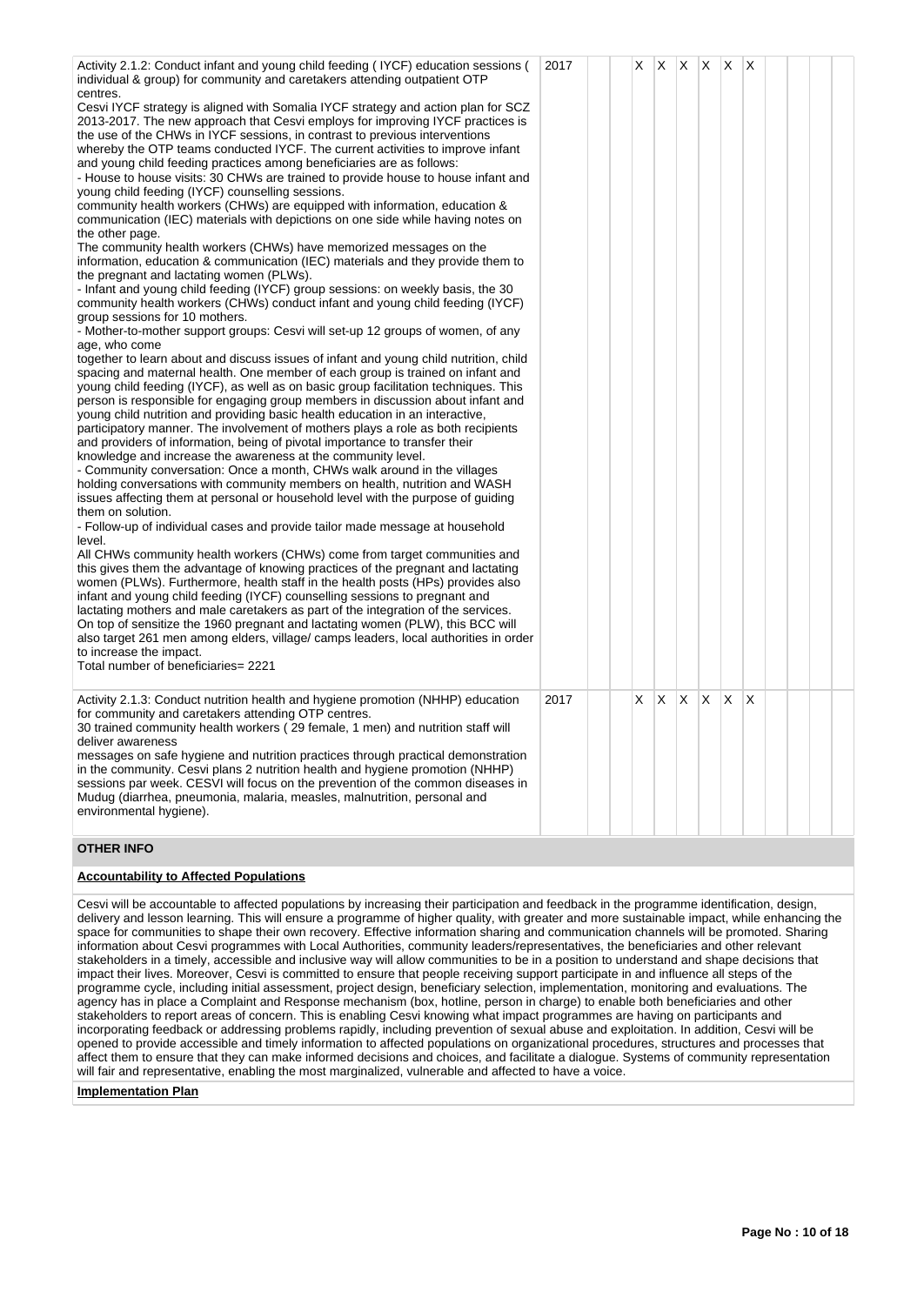### Cesvi's project management structure has 3 tiers:

At field level: CESVI is committed to direct implementation. As such, Galkayo base is staffed with One Base Manager that supervises and coordinates all the programmes in the region (guaranteeing also the synergies between the actions). The project activities will be directly supervised by a Project officer (Nutritionist) . The Area Coordinator (Health Specialist) will provide guidance and technical inputs: he will make frequent visits to the field to assess the activities. Cesvi technical staff (nurses, screeners etc..) will be deployed in the facilities. The monitoring & evaluation of the activities is guaranteed by the presence of field monitoring and evaluation (M&Es). At country level. At country level, Cesvi has a Program Unit that is closely involved in supervising the action and in supporting the field team

to access more advanced technical advice when necessary. The monitoring and evaluation (M&E) Unit also coordinates and supports the monitoring and evaluation (M&Es) in the field, gathers and analyses data and trends and is also in charge of mid-term and final evaluation, baseline and studies i.e. knowledge, attitude and practice (KAP). Due to the increased insecurity, both Units are temporarily relocated in the Coordination office in Nairobi. At regional level. Administrative, finance controls are carried out by the Head of finance based in Nairobi. Finance and admin support includes internal audit and regular follow-ups. The Head of Mission represents the agency in relevant meetings while experts (Area Coordinators) attend cluster and sectorial meetings. Quantitatively outpatient (OTP) intervention will meet Sphere standards. For infant and young child feeding (IYCF), United Nations Children's Fund (UNCEF), 2012 guideline indicators will be adapted. Qualitatively, there will be continuous and routine review of interventions to verify whether they are in line with the proposed plan and budgetary requirements, and whether adjustments are needed to achieve intended goals. Insecurity is expected to be the main challenge to monitoring activities for this project. All un-complicated SAM cases will be provided with weekly ratio while moderate acute malnutrition (MAM) cases including those recovered from outpatient (OTP) will be referred to a local non-governmental organization-Somali Development Rehabilitation Organiation (LNGO-SDRO) to complete their treatment course. To create a strong linkage between outpatients (OTP), Stabilization Centre (SC) and targeted supplementary feeding programme (TSFP), Cesvi will practically implementing the eight basic nutrition service package (BNSP) components in accordance with Somalia Nutrition cluster. Below the number of beneficiaries par activity.

N. of children receiving deworming / vitamin A= 4646 (2277 boys, 2369 girls).

- N. of severe acute malnutrition (SAM) admitted cases= 1325 ( 649 boys and 676 girls)
- N. Of pregnant and lactating women (PLW) receiving micronutrients and IYCF = 1960
- N of staff trained= 59(42 women and 17 men)- community health workers (CHWs) are already counted in here.
- N. of men receiving infant and young child feeding (IYCF), = 261

TOTAL= 6927

### **Coordination with other Organizations in project area**

| Name of the organization                                  | Areas/activities of collaboration and rationale                                                                                                                                                         |
|-----------------------------------------------------------|---------------------------------------------------------------------------------------------------------------------------------------------------------------------------------------------------------|
| <b>Local Authorities</b>                                  | Cesvi is already liaising with the Local Authorities in the area. The<br>collaboration will be enhanced in order to grant the maximum level of<br>coordination and sustainability                       |
| <b>Nutrition Cluster</b>                                  | Cesvi is an active member of the nutrition cluster. The cluster will be<br>constantly updated on the project activities and possible joint visits to<br>the project locations/groups will be organized. |
| United Nations Children's Fund (UNCEF)                    | Receiving of supply and data sharing                                                                                                                                                                    |
| International Rescure Committee (IRC)                     | Referral system Galkayo South Hospital                                                                                                                                                                  |
| International Medical Corps (IMC)                         | referral system severe acute malnutrition (SAM) + cases Galkayo<br>South Hospital                                                                                                                       |
| Somali Development and Rehabilitation organization (SDRO) | referral of nutrition cases discharged from outpatient (OTP) to<br>targeted supplementary feeding programme (TSFP)                                                                                      |
| <b>Environment Marker Of The Project</b>                  |                                                                                                                                                                                                         |

B+: Medium environmental impact with mitigation(sector guidance)

#### **Gender Marker Of The Project**

2a- The project is designed to contribute significantly to gender equality

#### **Justify Chosen Gender Marker Code**

In the implementation of the activities, CESVI will carefully consider gender and age issues. Men, women, boys and girls actively participate in the programme design and in the implementation through a gender sensitive approach: all groups are consulted regularly through targeted single-sex and age-based Focus Group Discussions (FGDs) and interviews. Disaggregate data are recorded and analyzed at every stage of the action. The overall strategy of the project is designed to address the needs of most vulnerable women and children. The beneficiaries of the nutrition intervention are majorly children and pregnant and lactating women (PLW). The sensitization of all participants on basic nutrition practices (dietary diversity, food hygiene and infant and young child feeding (IYCF) practices) will help prevent gendered vulnerabilities to micro-nutrient deficiency and malnutrition and ensure health improvement for both boys and girl. Gender balance is also respected in the recruitment process and field level positions have been allocated to ensure access to both genders within the community. Cesvi has also carefully accessed any risk related to the engagement of women in the project and will continue to do so during the course of the action. Movement of female staff (especially long travelling) will be cleared by Cesvi security focal point and monitored throughout. Trainings on nutrition health and hygiene promotion (NHHP) and hygiene are also tailor made and focus, particularly, on women for the important role they play in feeding and behavior change. Cesvi has also carefully accessed any risks related to the engagement of women in the project. Preference for outreach services and community based activities were also taken to avoid long travel for women and ensure their involvement in the project.

Upon the total number of beneficiaries: female 4372 (63%) male 2548 (37%). The awareness activities will target both pregnant and lactating women (PLW) (1960) and men ( 261). In fact, is particular important to sensitize also men on good nutrition and hygiene practices as they may play a pivotal role in changing the habits at households HHs level. Severe acute malnutrition (SAM) expected cases will be in total 1325 (649 boys and 676 girls). The slight higher prevalence of malnutrition in girls than in boys might be linked to cultural factors whereby boys are fed more as they are seen crucial for the surviving of the family. The agency, during the course of the action, will investigate and provide more details at reporting stage.

#### **Protection Mainstreaming**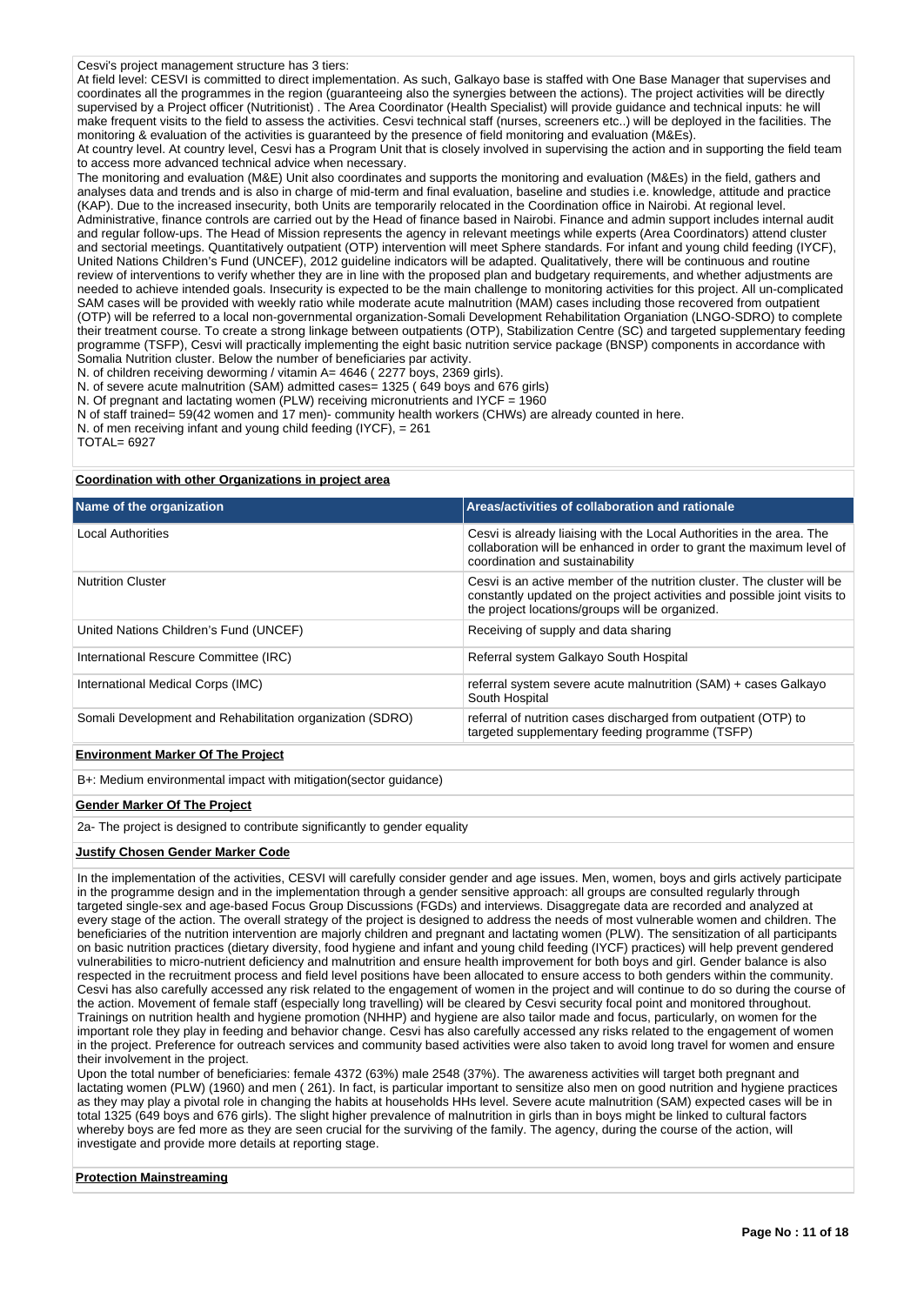The 3 key protection principles will be embedded in all phases. The Do Not Harm principle will be incorporated in the project in order to avoid exposing people to further harm as a result of your actions, and ensure that: the environment and the way in which assistance is provided does not expose people to further hazards, violence or human rights abuses information will be managed in a sensitive manner. The proposed nutrition activities do not undermine local capacities for self protection. Moreover, the Nondiscrimination principle will be adopted in order to ensure equitable and impartial access to assistance, without

#### discrimination on any grounds:

Provide support and assistance on the basis of need and guard against any form of direct or indirect discrimination.

Finally, a Human rights based approach will be ensured to:

ensure consultation with the target population at all stages, and the participation of all in the design and targeting of interventions, in particular vulnerable and marginalized groups. CESVI is part of the Gender base violence technical working group (GBV TWG) and protection cluster: communities will also be informed about sexual exploitation and abuse and how to report incidences of abuse if they arise. The programme is designed to protect and provide services to vulnerable groups pregnant and lactating women (PLW) and under five (U5). On top of that, special attention will be given to HIV affected individuals that, due to cultural reasons, might be affected by stigma and might see denied the access to nutrition and health services. Cesvi will make sure that those vulnerable individuals access health and nutrition services provided by the agency. In case more specialized care is required, the agency will refer the cases to partners. The same will be done to people with disabilities and elderly that due to mobility problems might be hindered access to static facilities: for this reason the agency decided to run also outreach activities ( mobile clinics) that will services closer to everyone in need.

#### **Country Specific Information**

### **Safety and Security**

The presidential elections, initially scheduled for August 2016, have been rescheduled several times and are likely to be held in February2017. The delicate electoral period contributed to the political instability

of South Central Somalia in 2016 and the final election results might exacerbate some local conflicts between clans. MUDUG: In the last six months, the security situation in Galmudug State, particularly in Mudug Region, has been extremely unstable due a series of events. In October 2016, a clan driven fighting broke out between militias loyal to Galmudug and Puntland administrations in Galkacyo town, forcing thousands of residents to seek refuge in nearby villages and outskirts. Around 90,000 people (OCHA,2016), the large majority being women, children and elderly, have been displaced in the rural areas around GK South, with up to 60% of internally displace populations (IDPs) residing in Galckayo town been forced into secondary displacement. The fight took a heavy toll also among civilians. A final ceasefire agreement was finally reached on 18/11 by the two states presidents and brokered by the Somali Prime Minister, Omar

Abdirashid Sharmarke. Tensions lead to a new conflict in late December 2016, with road closure and consequent interruption of flow of people, animals and goods between the two administrations. Puntland and Galmudug leaders met in Mogadishu on 01/01/2017 and signed an agreement to allow movements, joint police to patrol in Galkacyo and to monitor the implementation of the agreement. The deal was aimed at ending the recurring conflict and tension in the city and to end up a conflict which had the potential to escalate and derail the whole election process in Somalia, by inflaming the grievances between the Darood and Hawiye clans. Moreover, on 10/10/2017 Galmudug President Abdikarin Hussein Guled has declared a 3 months state of emergency in Galmudug. The move comes after the state's parliament passed a vote of no-confidence against the president. The President termed the parliament's decision to impeach him as `illegitimate' and .<br>warned of political unrest in the region and appointed a new Governor for Galgaduud. The `State of Emergency' could affect the movement of aid

organization and population in general. This move comes at a time where many parts of Galmudug are struggling with severe effects of drought.

The below measures will be taken to minimize the occurrence of security incidents:

\*Gather regular security situational information from local community leaders/authorities.

\*Liaise with Cesvi security focal points to get updates on the situation and approvals for movement of staff or supplies and access in general. \*Ensure that the staff implementing the project is strictly following the security operating standard procedures.

\*Coordination with security actors present in Galkayo

### **Access**

Cesvi has a proven working history in the targeted areas. The relationship with local communities, traditional leaders and Local Authorities is strong and well established. Existing and enhanced relationships through already established Cesvi services ,the spirit of cooperation and the trust between Cesvi staff and local authorities and elders (already established thanks to a number of projects implemented in the areas) will help ensuring good collaboration and will promote the perception of Cesvi as capable and reliable agency. Moreover, Cesvi staff deployed on the ground will be national and, where possible, from the targeted communities ( community health workers-CHWs) so as to enhance the acceptance from the community and accessibility to the project areas.

### **BUDGET**

| Code                                   | <b>Budget Line Description</b>                                                                                                                                                                                                                                                                                                                                                                                             |   | D / S Quantity | <b>Unit</b><br>cost | <b>Duration</b><br><b>Recurran</b><br>ce | $\frac{9}{6}$<br>charged<br>to CHF | <b>Total Cost</b> |  |  |  |  |  |  |
|----------------------------------------|----------------------------------------------------------------------------------------------------------------------------------------------------------------------------------------------------------------------------------------------------------------------------------------------------------------------------------------------------------------------------------------------------------------------------|---|----------------|---------------------|------------------------------------------|------------------------------------|-------------------|--|--|--|--|--|--|
| <b>Staff and Other Personnel Costs</b> |                                                                                                                                                                                                                                                                                                                                                                                                                            |   |                |                     |                                          |                                    |                   |  |  |  |  |  |  |
| 1.1                                    | <b>Head of Mission</b>                                                                                                                                                                                                                                                                                                                                                                                                     | S | 1              | 6,000<br>.00        | 6                                        | 8.33                               | 2,998.80          |  |  |  |  |  |  |
|                                        | SENIOR POSITION. Head of Mission based in the Regional Office which will quarantee the overall monitoring and evaluation of<br>Cesvi Somalia programme and provide strategic quidance.                                                                                                                                                                                                                                     |   |                |                     |                                          |                                    |                   |  |  |  |  |  |  |
| 1.2                                    | Programme Unit Manager (PUM)                                                                                                                                                                                                                                                                                                                                                                                               | S |                | 5,300<br>.00        | 6                                        | 8.33                               | 2,648.94          |  |  |  |  |  |  |
|                                        | SENIOR POSITION.Somalia Programme Unit Manager (PUM) based in Nairobi with frequent travels to the field. The PUM leads<br>the Programme and the M&E Unit. The PUM will ensure the smooth running of all activities and monitor the achievement of the<br>objectives and goal of the programme. She will be also in charge of the drafting of the quarterly and final report, with the support<br>of the Area Coordinator. |   |                |                     |                                          |                                    |                   |  |  |  |  |  |  |
| 1.3                                    | Area coordinator ( NUTRITION EXPERT)                                                                                                                                                                                                                                                                                                                                                                                       | S | 1              | 4,207<br>.00        | 6                                        | 8.33                               | 2.102.66          |  |  |  |  |  |  |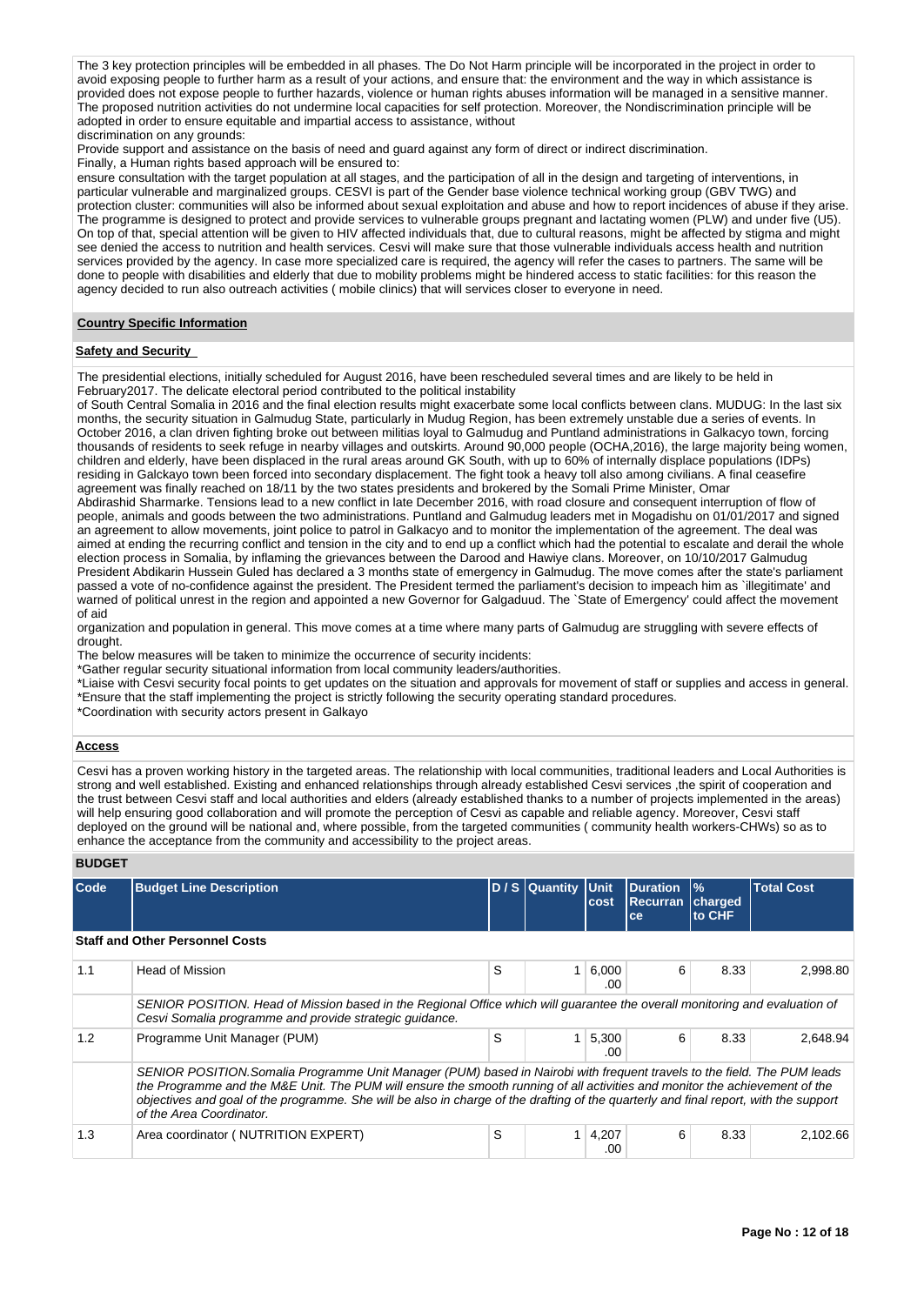|      | SENIOR POSITION. In coordination and under the supervision of the Programme Unit Manager, designs the activities and the<br>tools and provides technical inputs.                                                                                                                                                                      |   |                |                           |   |        |            |  |
|------|---------------------------------------------------------------------------------------------------------------------------------------------------------------------------------------------------------------------------------------------------------------------------------------------------------------------------------------|---|----------------|---------------------------|---|--------|------------|--|
| 1.4  | Head of Finance                                                                                                                                                                                                                                                                                                                       | S |                | $1 \, 4,500$<br>.00       | 6 | 8.33   | 2,249.10   |  |
|      | SENIOR POSITION based in Nairobi with frequent travels to the field. She will be responsible for providing technical support,<br>training and mentor ship to the finance/admin field staff to ensure that funds are utilized and reported according to policy/<br>procedures and in compliance with Cesvi/donor requirements.         |   |                |                           |   |        |            |  |
| 1.5  | <b>Project Accountant</b>                                                                                                                                                                                                                                                                                                             | S |                | $1 \mid 1,200$<br>.00     | 6 | 100.00 | 7,200.00   |  |
|      | MEDIUM LEVEL position. He will be responsible for backstopping finance/admin field staff to ensure that funds are utilized and<br>reported according to donor's and the agency's policy.                                                                                                                                              |   |                |                           |   |        |            |  |
| 1.6  | Logistician                                                                                                                                                                                                                                                                                                                           | S |                | $1 \ 2,100$<br>.00        | 6 | 16.67  | 2,100.42   |  |
|      | MEDIUM LEVEL POSITION. Senior Logistician. He will oversee all the procedures and the logistics aspects of the project.                                                                                                                                                                                                               |   |                |                           |   |        |            |  |
| 1.7  | Monitoring & Evaluation Coordinator                                                                                                                                                                                                                                                                                                   | S |                | $1 \mid 1,900$<br>.00     | 6 | 8.33   | 949.62     |  |
|      | MEDIUM LEVEL POSITION Responsible of the monitoring of the activities, in coordination with the field monitoring and<br>evaluation.                                                                                                                                                                                                   |   |                |                           |   |        |            |  |
| 1.8  | Registers                                                                                                                                                                                                                                                                                                                             | D |                | 6 337.5<br>$\Omega$       | 6 | 100.00 | 12,150.00  |  |
|      | They will be responsible for entering patient's current weight, height, z-score, Mid-Upper Arm Circumference (MUAC) and also<br>checks previous patient's data for checking whether there has been improvement or not.                                                                                                                |   |                |                           |   |        |            |  |
| 1.9  | Storekeeper                                                                                                                                                                                                                                                                                                                           | D | 1 <sup>1</sup> | 560.0<br>0                | 6 | 70.00  | 2,352.00   |  |
|      | 1 Storekeepers responsible of the warehouse management.                                                                                                                                                                                                                                                                               |   |                |                           |   |        |            |  |
| 1.10 | <b>Nutrition Officer</b>                                                                                                                                                                                                                                                                                                              | D |                | 1   850.0<br><sup>0</sup> | 6 | 100.00 | 5,100.00   |  |
|      | MEDICAL STAFF. The personnel will be responsible of the implementation of the programme at field level in coordination with<br>the Area Coordinator.                                                                                                                                                                                  |   |                |                           |   |        |            |  |
| 1.11 | Outpatient (OTP) nurses (including Infant and young child<br>feeding -IYCF nurse)                                                                                                                                                                                                                                                     | D |                | 7 528.7                   | 6 | 100.00 | 22,207.50  |  |
|      | MEDICAL STAFF. Outpatient nurses are the nurses in charge of the team, also responsible the follow up of the patient's<br>treatment revolution. Outpatient (OTP) nurses provides treatment to the patient both nutritionally and therapeutically. OUT of 7, 1<br>will be responsible of the Infant and young child feeding awareness. |   |                |                           |   |        |            |  |
| 1.12 | Community Health Workers (CHWs)                                                                                                                                                                                                                                                                                                       | D |                | 30 85.00                  | 6 | 100.00 | 15,300.00  |  |
|      | 30 persons from community for awareness campaigns and training.                                                                                                                                                                                                                                                                       |   |                |                           |   |        |            |  |
| 1.13 | Screeners                                                                                                                                                                                                                                                                                                                             | D |                | $9 \mid 337.5$<br>0       | 6 | 100.00 | 18,225.00  |  |
|      | MEDICAL STAFF. The screeners are responsible for anthropometric measurement of the child. They measure Height, weight, z-<br>score, MUAC and Bilateral pitting edema, also decide whether the child will be admitted or not.                                                                                                          |   |                |                           |   |        |            |  |
| 1.14 | Food Distributors (Ready-to-use therapeutic food-RUTF)                                                                                                                                                                                                                                                                                | D |                | 3 337.5<br>0              | 6 | 100.00 | 6,075.00   |  |
|      | The Food distributors are responsible to distribute the Ready-to-use therapeutic food to Severe acute malnutrition (SAM) cases.                                                                                                                                                                                                       |   |                |                           |   |        |            |  |
| 1.15 | Expanded Programme on Immunization (EPI) vaccinators                                                                                                                                                                                                                                                                                  | D |                | 3 129.0                   | 6 | 100.00 | 2,322.00   |  |
|      | MEDICAL STAFF. The vaccinators are responsible to vaccine all the Severe acute malnutrition (SAM) screened cases(<br>integration between health and nutrition).                                                                                                                                                                       |   |                |                           |   |        |            |  |
|      | <b>Section Total</b>                                                                                                                                                                                                                                                                                                                  |   |                |                           |   |        | 103,981.04 |  |
|      | Supplies, Commodities, Materials                                                                                                                                                                                                                                                                                                      |   |                |                           |   |        |            |  |
| 2.1  | Supply Transportation (loading and uploading)                                                                                                                                                                                                                                                                                         | D | 1 <sup>1</sup> | 397.5<br>0                | 2 | 100.00 | 795.00     |  |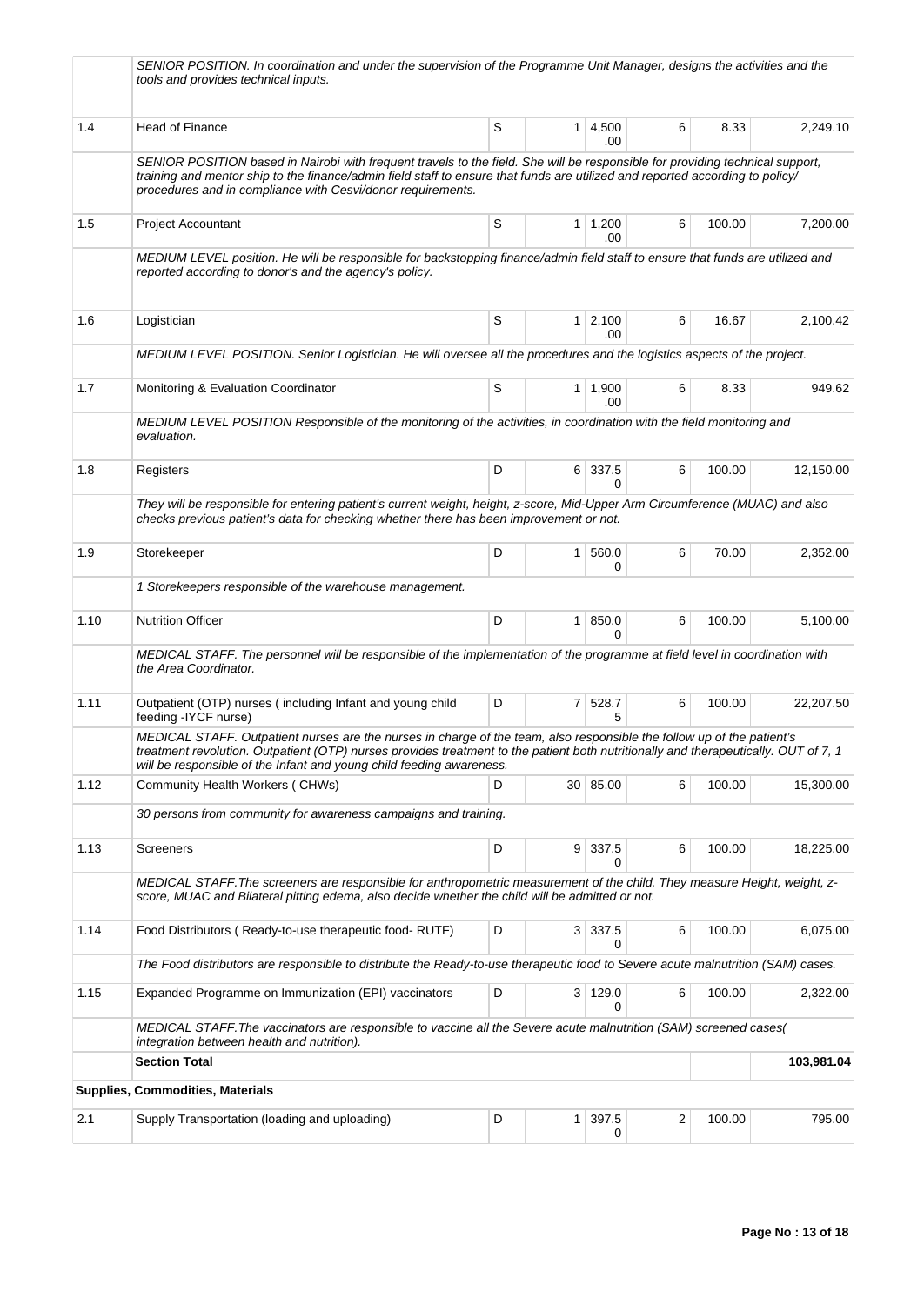|        | Cost covering the transportation of the drugs and medical equipment. Costs comprised personnel for the loading and uploding of<br>drugs and truck rental.<br>1 truck (5 tonnes) $x $ 397.5 x 2$ quarters = \$795<br>THOSE COSTS ARE NOT COVERED BY UNICEF (please see BOQ attached).                                                                                                  |   |                |                       |              |        |           |  |
|--------|---------------------------------------------------------------------------------------------------------------------------------------------------------------------------------------------------------------------------------------------------------------------------------------------------------------------------------------------------------------------------------------|---|----------------|-----------------------|--------------|--------|-----------|--|
| 2.2    | <b>Patient Referral Fees</b>                                                                                                                                                                                                                                                                                                                                                          | D |                | 56 29.00              | 6            | 100.00 | 9,744.00  |  |
|        | Fee for referral of Severe acute Malnutrition (SAM) +/ moderate acute malnutrition (MAM) with complication, people with human<br>immunodeficiency virus (HIV), disabilities, elderly and pregnant and lactating women (PLW) cases to the stabilization center run<br>by IMC. See Boq attached. The services will run for 6 months= 56 expected referrals*29USD/trip*6months= 9744 USD |   |                |                       |              |        |           |  |
| 2.3    | Training for outpatient (OTP) staff, Community Health Workers<br>(CHWs) and partners including refresher training                                                                                                                                                                                                                                                                     | D |                | $2 \mid 4,500$<br>.00 | 1            | 100.00 | 9,000.00  |  |
|        | 2 training sessions (including refreshments) to be performed over 6 months. TRAINING WILL BE ON IMAM (Infant and young<br>child feeding) AND IYCF (Integrated Management of Acute Malnutrition).<br>Costs includes rent of the premises, refreshments and support material. Expected participants 59. Facilitator: 1 person. Please<br>see BOQ attached.                              |   |                |                       |              |        |           |  |
| 2.4    | Stationery for mobile clinics                                                                                                                                                                                                                                                                                                                                                         | D | 1 <sup>1</sup> | 996.0<br>0            | $\mathbf{1}$ | 100.00 | 996.00    |  |
|        | Expenses will cover registers and other materiasl used for the nutrition programme. BOQ attached                                                                                                                                                                                                                                                                                      |   |                |                       |              |        |           |  |
| 2.5    | Mother to mother support program                                                                                                                                                                                                                                                                                                                                                      | D |                | 12 50.00              | 6            | 100.00 | 3,600.00  |  |
|        | Incentives for the 12 mother -too mother groups set up during the project. The incentives will be given to the PLW (2003)<br>attending the group sessions.                                                                                                                                                                                                                            |   |                |                       |              |        |           |  |
| 2.6    | NFIs - non food items                                                                                                                                                                                                                                                                                                                                                                 | D | 1 <sup>1</sup> | 4,443<br>.00          | 1            | 100.00 | 4,443.00  |  |
|        | Materials to be used for outpatient (OTP): cleaning drinking waters, handwashing waters, shades for caretakers/staff and mats<br>for mothers/caretakers to sit on during outpatient (OTP) services. See attached Bill of Quantities (BoQ).                                                                                                                                            |   |                |                       |              |        |           |  |
| 2.7    | Information Education Communication (IEC) materials                                                                                                                                                                                                                                                                                                                                   | D | 868            | 3.00                  | 1            | 100.00 | 2,604.00  |  |
|        | Leaflets on Promotion of optimal Infant & Young Child Feeding (IYCF) practices                                                                                                                                                                                                                                                                                                        |   |                |                       |              |        |           |  |
|        | <b>Section Total</b>                                                                                                                                                                                                                                                                                                                                                                  |   |                |                       |              |        | 31,182.00 |  |
| Travel |                                                                                                                                                                                                                                                                                                                                                                                       |   |                |                       |              |        |           |  |
| 5.1    | Flights to Somalia (including visa)                                                                                                                                                                                                                                                                                                                                                   | S |                | $2 \mid 1,050$<br>.00 | 1            | 100.00 | 2,100.00  |  |
|        | see BOQ. Travel cost for A/R ticket NAIROBI- GALKAYO with UNHAS flights and visa cost. Staff travelling: Nutritionist (PM) and<br>M&E Officer.<br>2 people x 1050 USD x 1 trip = $$2100$                                                                                                                                                                                              |   |                |                       |              |        |           |  |
| 5.2    | Per Diem Staff                                                                                                                                                                                                                                                                                                                                                                        | S | $\overline{2}$ | 42.00                 | 10           | 100.00 | 840.00    |  |
|        | Per diem for staff (Nutritionist and M&E officer) when working outside their duty station. The purpose of the trips will be<br>supervision and monitoring of the activities. Charged according Cesvi Human Resources policy. BoQ attached                                                                                                                                             |   |                |                       |              |        |           |  |
| 5.3    | Mobile Team vehicle Rental (mobile clinics)                                                                                                                                                                                                                                                                                                                                           | D |                | 3   1,800<br>.00      | 6            | 100.00 | 32,400.00 |  |
|        | Rent of 3 vehicles (including fuel and driver) for the outreach services (delivery of nutrition services/treatments on site - in<br>villages in the rural areas of Galkayo South)= 1800 USD/month* 3vehicles * 6 months= 32,400 \$                                                                                                                                                    |   |                |                       |              |        |           |  |
|        | <b>Section Total</b>                                                                                                                                                                                                                                                                                                                                                                  |   |                |                       |              |        | 35,340.00 |  |
|        | <b>General Operating and Other Direct Costs</b>                                                                                                                                                                                                                                                                                                                                       |   |                |                       |              |        |           |  |
| 7.1    | Stationery and consumables for Galkayo office                                                                                                                                                                                                                                                                                                                                         | s |                | $1 \mid 1,918$<br>.74 | 1            | 40.00  | 767.50    |  |
|        | Stationery and consumables needed for Galkayo Office. These costs are needed since the office will provide backstopping to the<br>activities. Bog attached.                                                                                                                                                                                                                           |   |                |                       |              |        |           |  |
| 7.2    | Bank transfer fees 1,65%                                                                                                                                                                                                                                                                                                                                                              | s |                | $1 \mid 2,430$<br>.00 | 1            | 100.00 | 2,430.00  |  |
|        | Monthly bank charges and transfer Kenya-Somalia equal to 1.65 % of the direct costs.                                                                                                                                                                                                                                                                                                  |   |                |                       |              |        |           |  |
| 7.3    | Galkayo Office rent & maintenance                                                                                                                                                                                                                                                                                                                                                     | S | 1 <sup>1</sup> | 4,100<br>.00          | 6            | 15.73  | 3,869.58  |  |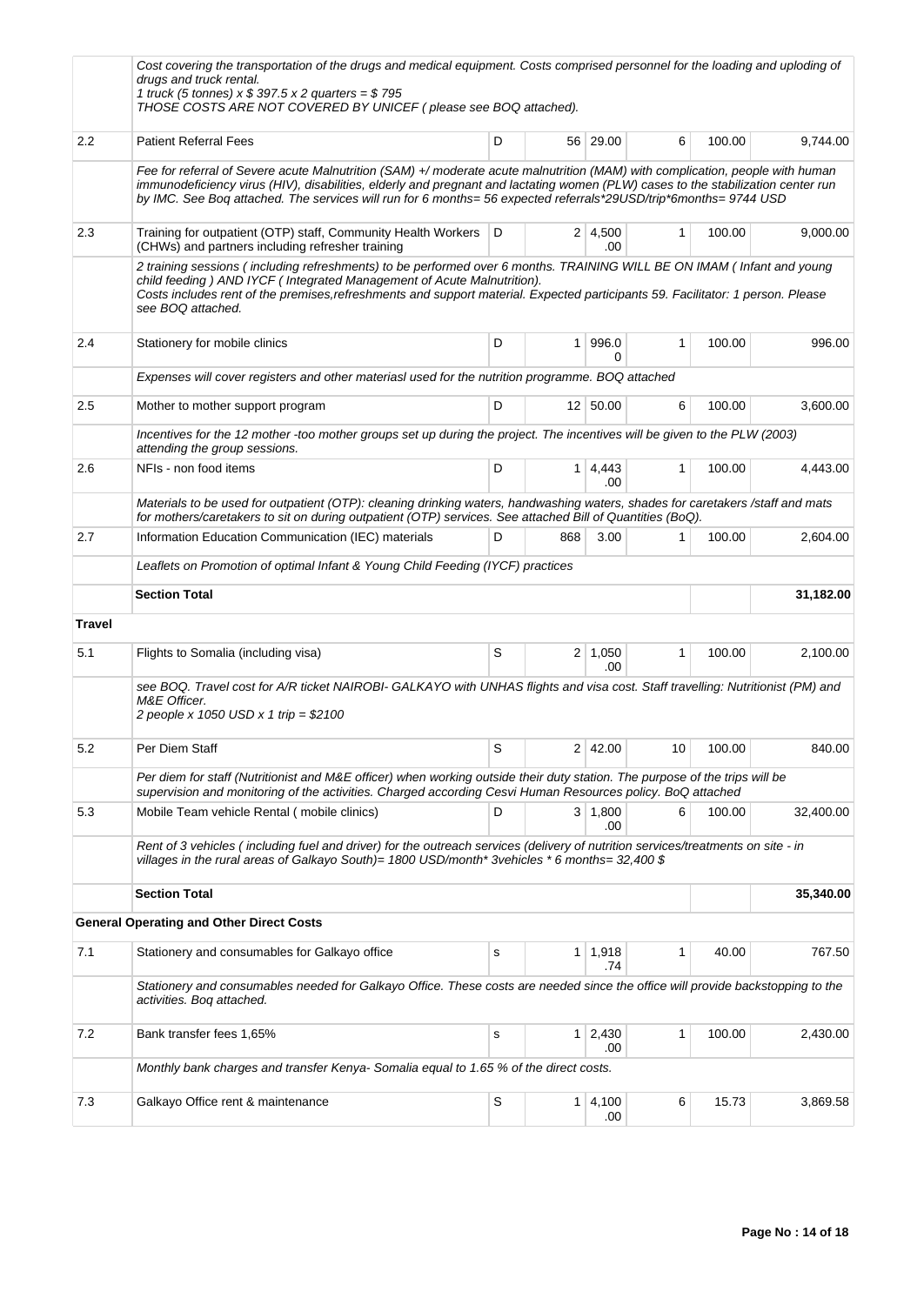|                         | The BL covers the rent and maintenance of the Country Office (cost per month \$4100 charged on 15.73% per 6 months). |            |  |  |  |  |  |
|-------------------------|----------------------------------------------------------------------------------------------------------------------|------------|--|--|--|--|--|
| <b>Section Total</b>    |                                                                                                                      |            |  |  |  |  |  |
| <b>SubTotal</b>         | 1,018.00                                                                                                             | 177,570.12 |  |  |  |  |  |
| <b>Direct</b>           |                                                                                                                      | 147,313.50 |  |  |  |  |  |
| Support                 |                                                                                                                      | 30,256.62  |  |  |  |  |  |
| <b>PSC Cost</b>         |                                                                                                                      |            |  |  |  |  |  |
| <b>PSC Cost Percent</b> |                                                                                                                      | 7.00       |  |  |  |  |  |
| <b>PSC Amount</b>       |                                                                                                                      | 12,429.91  |  |  |  |  |  |
| <b>Total Cost</b>       |                                                                                                                      | 190,000.03 |  |  |  |  |  |

**Project Locations**

| <b>Location</b>                 | <b>Estimated</b><br>percentage<br>of budget<br>for each<br><b>location</b> | <b>Estimated number of beneficiaries</b><br>for each location |       |                   |                             | <b>Activity Name</b>                                                                                                                                                                                                                                                                                                                                                                                                                                                                                                                                                                                                                                                                                                                                                                                                                                                                                                                                                                                                                                                                                                                                                                                                                                                                                                                                                                                                                                                                                                                                                                                                                                                              |
|---------------------------------|----------------------------------------------------------------------------|---------------------------------------------------------------|-------|-------------------|-----------------------------|-----------------------------------------------------------------------------------------------------------------------------------------------------------------------------------------------------------------------------------------------------------------------------------------------------------------------------------------------------------------------------------------------------------------------------------------------------------------------------------------------------------------------------------------------------------------------------------------------------------------------------------------------------------------------------------------------------------------------------------------------------------------------------------------------------------------------------------------------------------------------------------------------------------------------------------------------------------------------------------------------------------------------------------------------------------------------------------------------------------------------------------------------------------------------------------------------------------------------------------------------------------------------------------------------------------------------------------------------------------------------------------------------------------------------------------------------------------------------------------------------------------------------------------------------------------------------------------------------------------------------------------------------------------------------------------|
|                                 |                                                                            | <b>Men</b>                                                    | Women |                   | <b>Boys   Girls   Total</b> |                                                                                                                                                                                                                                                                                                                                                                                                                                                                                                                                                                                                                                                                                                                                                                                                                                                                                                                                                                                                                                                                                                                                                                                                                                                                                                                                                                                                                                                                                                                                                                                                                                                                                   |
| Mudug -> Gaalkacyo -> Gaalkacyo | 100                                                                        | 278                                                           |       | 2,003 2,277 2,369 |                             | 6,927 Activity 1.1.1 : Training of Community Health<br>Workers (CHWs) and outpatient (OTP) staff on<br>Integrated management of acute malnutrition-<br>IMAM guideline.<br>Cesvi will enhance the capacity of its staff and<br>partners staff in Mudug through training on<br>prevention and integrated management of acute<br>malnutrition Integrated management of acute<br>malnutrition (IMAM). The training is planned in<br>the second week of the project. On Job-training<br>will be also performed throughout the programme<br>cycle.<br>TOTAL number of beneficiaries under this<br>activity is 59 individuals (42 women, 17 men). Of<br>these, 29 are technical OTP staff while 30 are<br><b>CHWs</b><br>Activity 1.1.2 : Conduct active case finding in the<br>community through regular community nutritional<br>screening, social mobilization by trained<br>community health workers (CHWs) and nutrition<br>teams.<br>The screening of malnutrition is done by Cesvi<br>staff as soon as a child enters in Cesvi-run health<br>facilities and by the community health workers<br>(CHWs). 30 community health workers (CHWs).<br>(29 women and 1 man) will conduct active<br>screening of children 6-59 months using mid<br>upper arm circumference (MUAC) screening. All<br>children whose mid upper arm circumference<br>(MUAC) is less than <11.5 cm are directly<br>referred to Cesvi outpatient (OTP) site while<br>those children with mid upper arm circumference<br>(MUAC) of >11.5 and <12.5 are referred to TSFP<br>Targeted Supplementary Feeding Programme<br>(TSFP) centres for further screening and action.<br>CHWs' community health worker's (CHWs) |
|                                 |                                                                            |                                                               |       |                   |                             | performance is daily monitored by Cesvi staff.<br>Incentives given to the community health workers<br>(CHWs) are based on a Monthly Performance<br>Analysis (MPA) conducted by the nutrition<br>supervisor. Cesvi will do the active screening of<br>all estimated children U5 (4646 in the target                                                                                                                                                                                                                                                                                                                                                                                                                                                                                                                                                                                                                                                                                                                                                                                                                                                                                                                                                                                                                                                                                                                                                                                                                                                                                                                                                                                |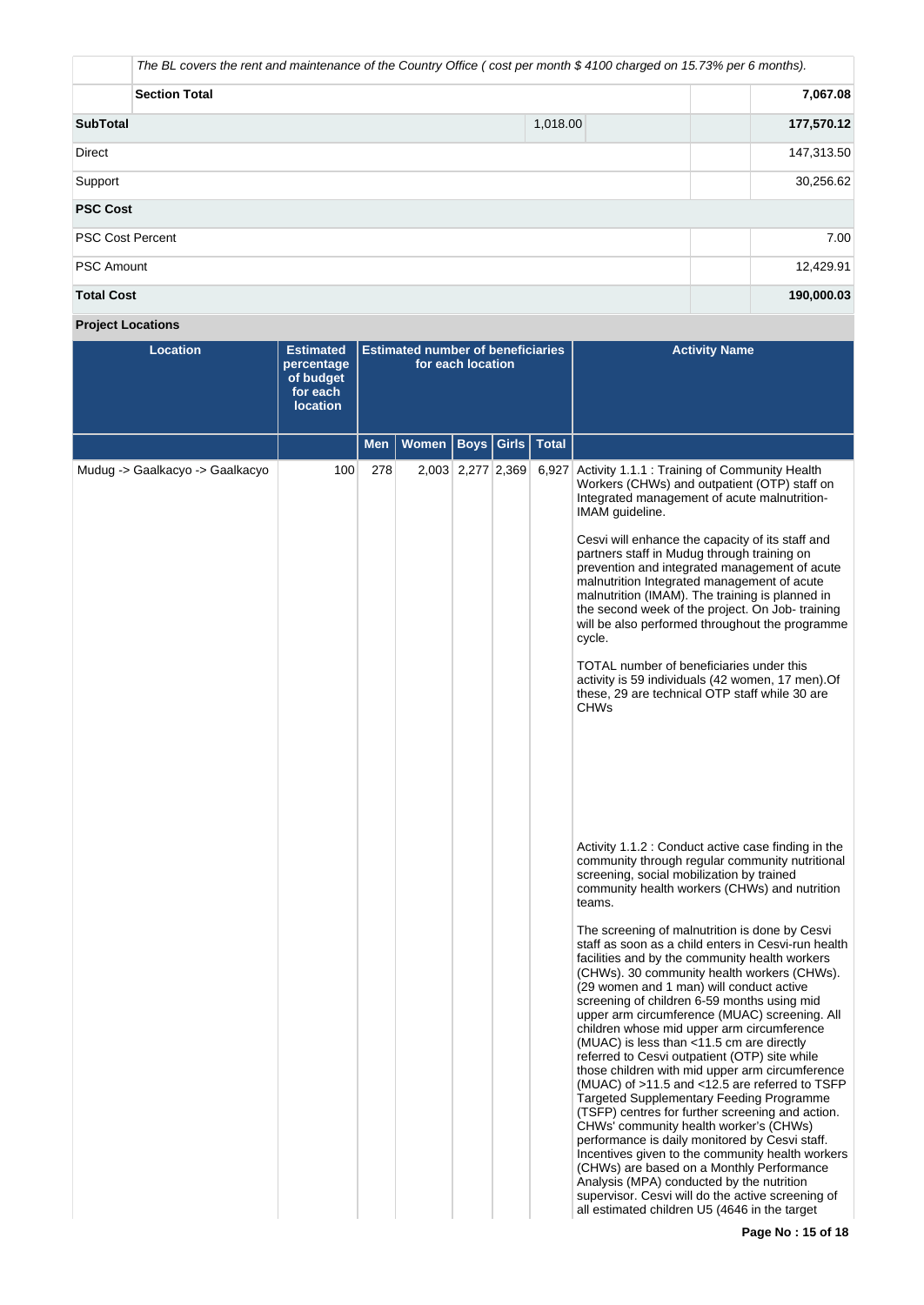areas). Out of these, the Severe acute malnutrition (SAM) cases expected to enter in the nutrition programme are 1325 (649 boys and 676 girls) with estimated 198 cases (97 boys,101 girls) with medical complication going to SC. Expected MAM screened cases are 3321. Screening and referral of Severe acute malnutrition (SAM) pregnant and lactating women (PLW) (expected 1960) will be also carried out.

To ensure provision of Community Management of acute Malnutrition-CMAM, staff will screen children aged 6-59, admit SAM children using clinical and anthropometric measurements, and, on weekly basis, provide RUTF, medications and counselling support. Children who are Severe acute malnutrition (SAM) cases with medical complications will be referred to the stabilization centre in Galkayo main hospital run by international medical corps (IMC) for stabilization of the clinical conditions. Meanwhile, all children who have recovered from the mobile site will be referred to TSFP facility run by Somali Development and Rehabilitation Organization (SDRO) in partnership with World Food Programme (WFP).

All the children screened will be receiving deworming and vitamin A: 4646 ( 2277 boys, 2369 girls)

Activity 1.1.3 : Admission of children 6-59 month with uncomplicated SAM ( severe acute malnutrition) into the outpatient (OTP) programme.

Severe acute malnutrition (SAM) cases are referred to the nutritional staff (composed by 7 nurse, 9 screeners, 6 registers 3 food distributors, 3 expanded programme on immunization (EPI) vaccinators, 1 Nutritionist). The nurses manages the team, takes history and does physical examination of the child, along with supplies management at the site level. The screeners are responsible (along with the screening of all children aged 6-59 months), of ensuring alignment of admission and discharge criteria of the children and of controlling the crowd for smooth progress of the daily activities. Registers are responsible for registering patient details, supporting nurses in charge and of record keeping.

The nutrition programme, run by the agency, is designed to achieve full integration of services: for the purpose health and nutrition staff works closely. All children entering into the nutrition programme are immunized. Health teams and nutrition teams develop a monthly expanded programme on immunization (EPI)-Nutrition plan which stipulates the days in which the vaccinators will work with the nutrition teams. On top of that, nurses in the health facilities ensure that all under five (U5) children coming for outpatient department (OPD) consultations are screened for malnutrition. At the same time, the nutrition staff refers to the health facilities screened children/pregnant and lactating women (PLW) with pathologies for further evaluation and treatment (inter-referral between health and nutrition teams). Expected Severe acute malnutrition (SAM) cases entering in the programme in 7 months are 1325 ( 649 boys and 676 girls).

Activity 2.1.1 : Conduct training for CHWs community health workers (CHWs) and outpatient (OTP) staff on key NHHP nuitrition health and hygiene promotion (NHHP) and infant and young child feeding (IYCF) messaging. Cesvi will enhance the capacity of its staff through training on nuitrition health and hygiene promotion (NHHP) and infant and young child feeding (IYCF) and will constantly, monitoring the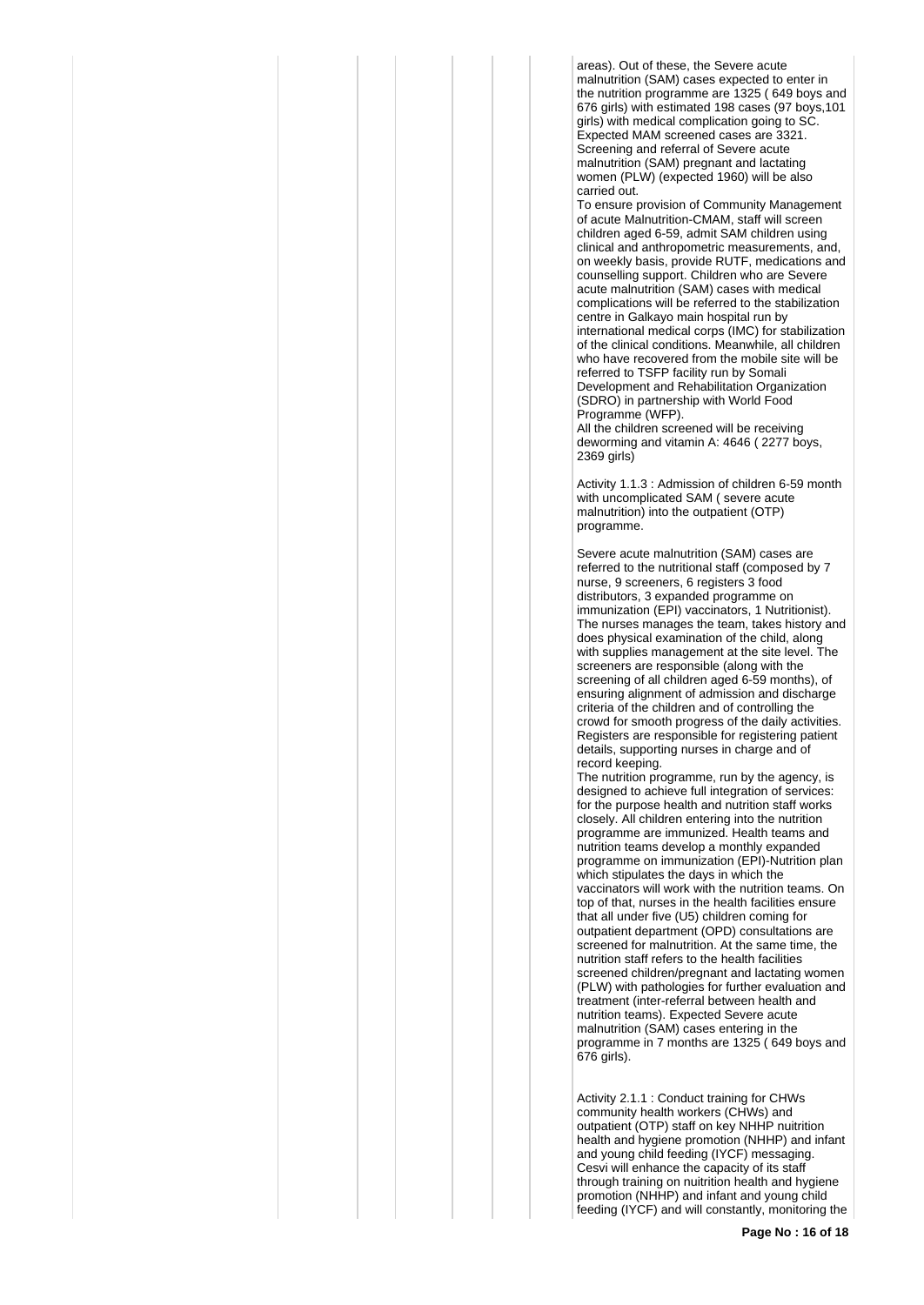awareness/ Behaviour Change Communication (BCC) activities. Monitoring of activities will be done trough spot checks carried out by Nutritionist and monitoring and evaluation monitoring and evaluation (M&E).

Evaluation: reflection and learning sessions will be organized with the partners. Stakeholders targeted by this result will be qualified health staff (nurses, auxiliaries, mid-wives), community outreach workers and semi-qualified staff (screeners etc).

N. of beneficiaries under this activity= 59 (42) women and 17 men).

Activity 2.1.2 : Conduct infant and young child feeding ( IYCF) education sessions ( individual & group) for community and caretakers attending outpatient OTP centres.

Cesvi IYCF strategy is aligned with Somalia IYCF strategy and action plan for SCZ 2013- 2017. The new approach that Cesvi employs for improving IYCF practices is the use of the CHWs in IYCF sessions, in contrast to previous interventions whereby the OTP teams conducted IYCF. The current activities to improve infant and young child feeding practices among beneficiaries are as follows:

- House to house visits: 30 CHWs are trained to provide house to house infant and young child feeding (IYCF) counselling sessions. community health workers (CHWs) are equipped with information, education & communication (IEC) materials with depictions on one side while having notes on the other page.

The community health workers (CHWs) have memorized messages on the information, education & communication (IEC) materials and they provide them to the pregnant and lactating women (PLWs).

- Infant and young child feeding (IYCF) group sessions: on weekly basis, the 30 community health workers (CHWs) conduct infant and young child feeding (IYCF) group sessions for 10 mothers.

- Mother-to-mother support groups: Cesvi will set-up 12 groups of women, of any age, who come

together to learn about and discuss issues of infant and young child nutrition, child spacing and maternal health. One member of each group is trained on infant and young child feeding (IYCF), as well as on basic group facilitation techniques. This person is responsible for engaging group members in discussion about infant and young child nutrition and providing basic health education in an interactive, participatory manner. The involvement of mothers plays a role as both recipients and providers of information, being of pivotal importance to transfer their knowledge and increase the awareness at the community level.

- Community conversation: Once a month, CHWs walk around in the villages holding conversations with community members on health, nutrition and WASH issues affecting them at personal or household level with the purpose of guiding them on solution.

- Follow-up of individual cases and provide tailor made message at household level. All CHWs community health workers (CHWs) come from target communities and this gives them the advantage of knowing practices of the pregnant and lactating women (PLWs). Furthermore, health staff in the health posts (HPs) provides also infant and young child feeding (IYCF) counselling sessions to pregnant and lactating mothers and male caretakers as part of the integration of the services. On top of sensitize the 1960 pregnant and lactating women (PLW), this BCC will also target 261 men among elders, village/ camps leaders, local authorities in order to increase the impact.